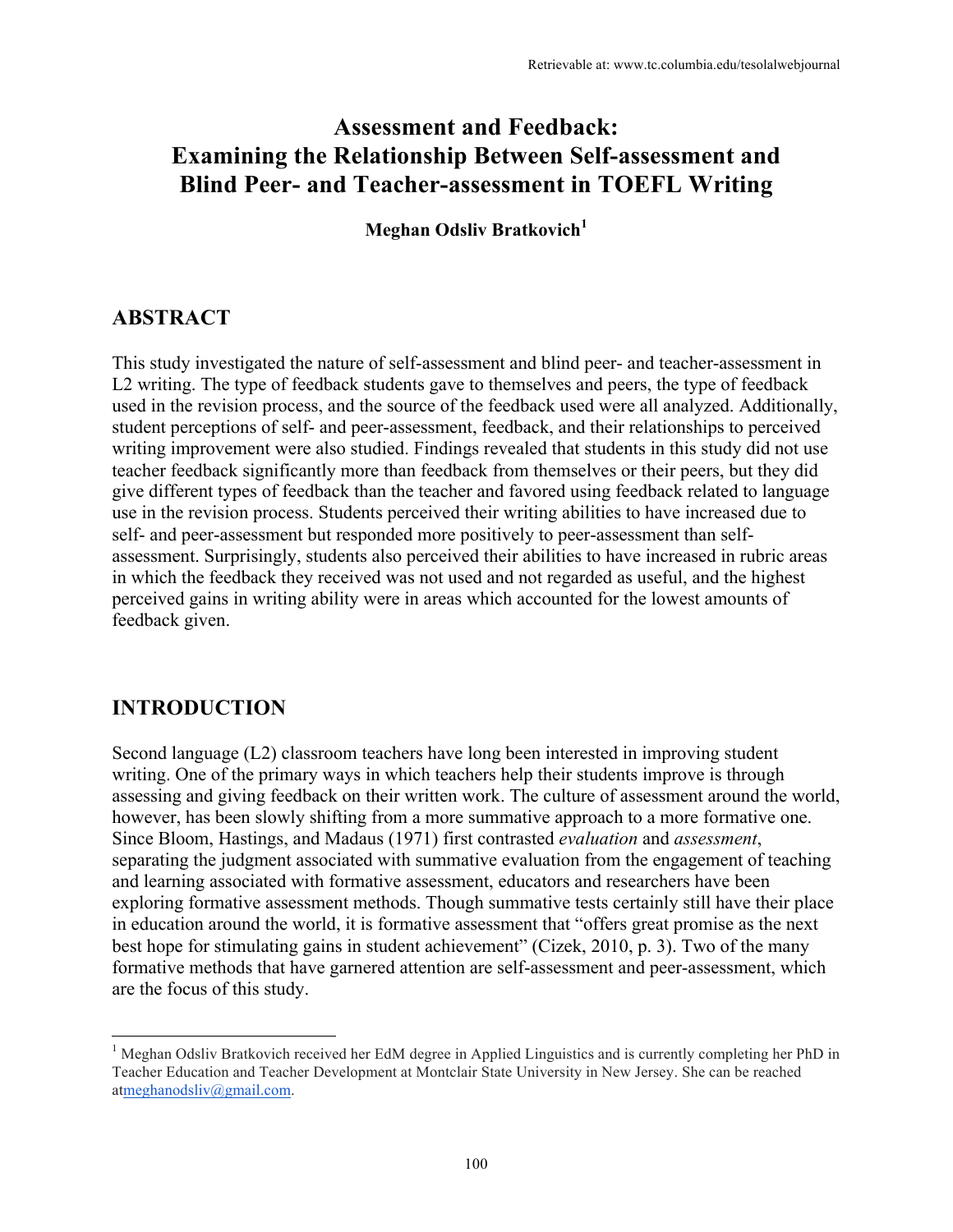## **LITERATURE REVIEW**

Self-assessment is defined by Luoma (2013) as "the language learner's evaluation of his or her own language skills, usually in connection with a language course or as part of other forms of language assessment" (p. 1). Peer-assessment, on the other hand, is the "complement to selfassessment" (Black, Harrison, Lee, Marshall, & Wiliam, 2004, p. 14) and is defined by Topping (2009) as "an arrangement for learners to consider and specify the level, value, or quality of a product or performance of other equal status learners" (p. 20).

Although self-assessment has attracted attention in fields of self-regulation and formative assessment, it could easily be argued that it has always been an integral component of good teaching and learning. Self-assessment in language education gained momentum through initiatives by the Council of Europe (1981, 1988) and early learning-oriented frameworks such as Chamot and O'Malley's (1994) cognitive academic language learning approach (CALLA). Both peer- and self-assessment were also essential components of the process approach to writing (Elbow, 1973), which emerged in the 1970s in first language (L1) writing and rose in popularity in the 1980s and 1990s to also include second language writing instruction. More recently, peerand self-assessment have played significant roles in classrooms adopting collaborative learning approaches, as peer-assessment allows students to help each other in the learning process.

## **Benefits of peer-assessment and self-assessment**

The rise of communicative language teaching and more formative approaches have changed instructional goals to become more communicative and standard-based than in previous years, which has, at least theoretically, led to more transparent and comprehensible goals. These goals are easier to conceptualize, and a likely effect is better awareness of what is to be studied and why (Oscarson, 2014, p. 713). This awareness is essential given that self-assessment can only occur when the students "have a sufficiently clear picture of the targets that their learning is meant to attain" (Black & Wiliam, 1998, p. 5).

From a formative assessment standpoint, peer- and self-assessment have become increasingly popular as learning tools, as they encourage the development of metacognitive skills such as identifying strengths and weaknesses and planning future learning. Peer-assessment requires students to reflect, intelligently question, and make judgments, which can then promote self-assessment and self-awareness (Topping, 2005; Topping & Ehly, 1998). MacArthur (2007) similarly claims that the revision process after peer-assessment may not only improve students' current pieces of writing but also improve their general writing ability and their ability to selfassess their own works.

Hansen Edwards (2014) notes the numerous cognitive and metacognitive benefits of peer- and self-assessment, citing the increased time spent thinking, reviewing, and summarizing—all of which lead to the development of autonomy and greater understanding of high quality work, the nature of writing, and the assessment process. Peer-assessment has been associated with gains for both assessors as well as assesses in L1 contexts (Topping, 2005; Topping & Ehly, 1998), gains that Topping (2009) attributed to increased levels of practice, time on task, sense of accountability, and the possible identification of knowledge gaps. Topping (2009) also noted that "cognitive and metacognitive benefits can accrue before, during, or after the peer-assessment. That is, sleeper effects are possible" (p. 23). Although Hansen Edwards (2014) named potential drawbacks of peer-assessment, specifically with respect to time,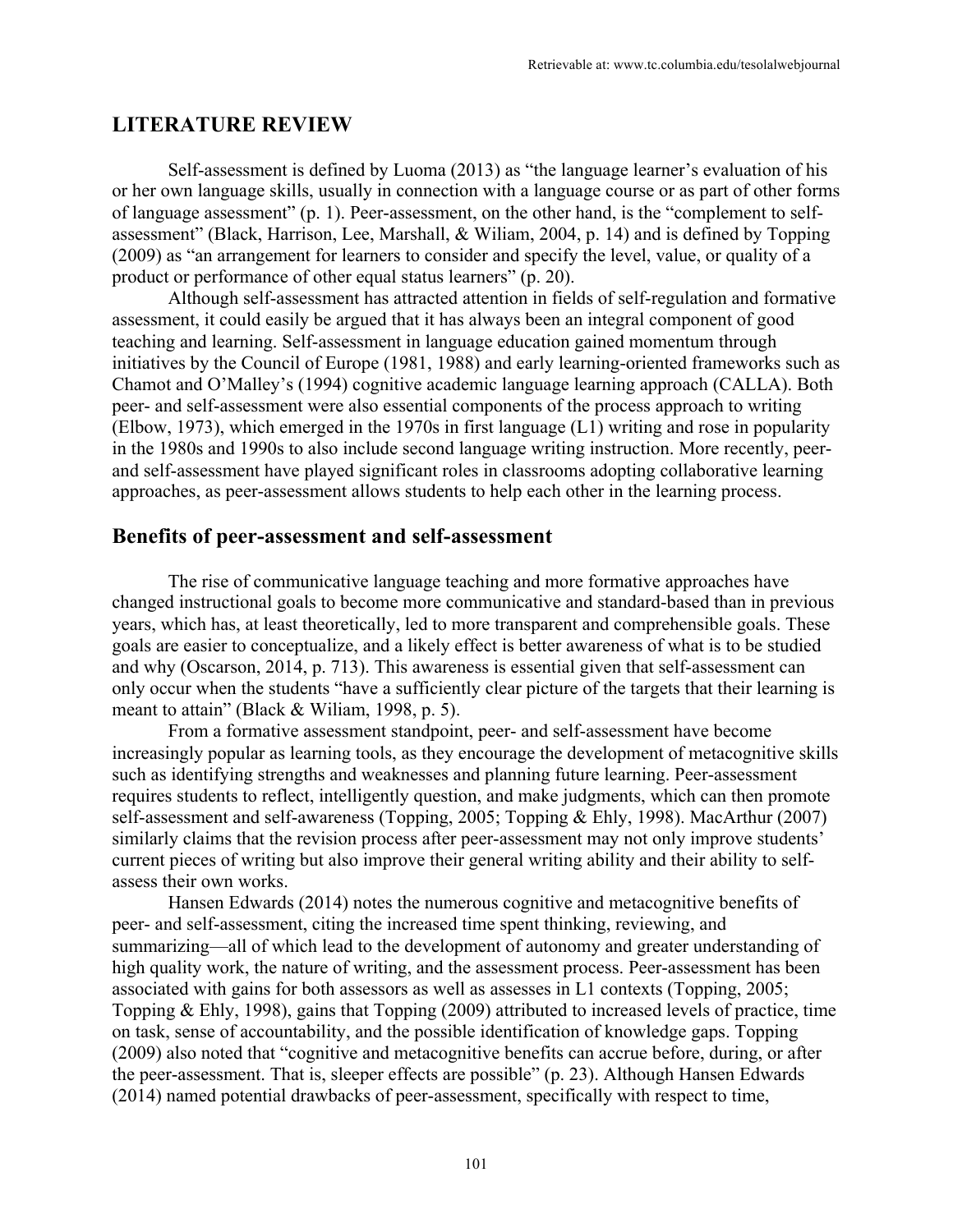perception, and quality of feedback, she listed no potential cognitive or metacognitive disadvantages to peer-assessment.

Peer- and self-assessment within a L2 context have been used in much the same way as in other disciplines, with peers assessing a variety of oral and written work. Although research in second language classrooms is more limited, studies echo similar cognitive benefits as in content classrooms, as peer-assessment helps students "take charge of their own learning, build critical thinking skills, and consolidate their knowledge of writing" (Liu & Hansen, 2002, p. 1). Liu and Hansen (2002) state that peer-assessment enables L2 students to understand their own drafts better and provides guidance for revising content. Liu (1997) found many advantages across an array of levels that L2 students perceived from peer-assessment. On the textual level, students felt better able to recognize their own errors and identify weaknesses in their drafts. On the cognitive level, students reported better idea organization and improved critical thinking, and on the communicative level, students said peer-assessment provided good opportunities to both express opinions and listen to those of others.

In a study experimenting with various combinations of self-, peer-, and teacherassessment in English as a Foreign Language (EFL) writing classes, Birjandi and Hadidi Tamjid (2012) found that the group using self-assessment paired with teacher-assessment performed significantly better on the post-test than the group using only teacher-assessment. Similarly, the group using peer-assessment paired with teacher-assessment performed significantly better than the group using only teacher-assessment. These findings provide evidence that self-assessment in addition to teacher-assessment, and peer-assessment in addition to teacher-assessment, yield greater improvement on writing performance than teacher-assessment alone. The combination of peer- and self-assessment, however, did not yield significantly different scores as compared to teacher-assessment alone, indicating that teacher-assessment is perhaps a primary factor in writing improvement in this context. Birjandi and Hadidi Tamjid conclude that both peer- and self-assessment are advantageous in an EFL writing classroom and attribute their findings to the shared responsibility for the management of learning, self-directed learning, and learner-centered teaching.

Though Birjandi and Hadidi Tamjid (2012) provided rich and sound quantitative data, they did not address the combined effect of all three types, peer-, self-, and teacher-assessment. Given that no significant relationship was found between the combination of teacher-/peerassessment and teacher-/self-assessment, studying all three together could provide some insight into whether peer-assessment, self-assessment, or both, when combined with teacher-assessment, might yield the greatest gains.

While feedback generated from peer- and self-assessment, as well as teacher-assessment, has many potential benefits, even if given in copious amounts, this feedback does not automatically cause an improvement in the quality of writing performance (Hansen Edwards, 2014). While London and Tornow (1998) note that feedback from multiple perspectives promotes self-awareness, it is noticing the gap between self and others' perception which is a probable factor leading to further learning and improvement in writing quality.

Both peer- and self-assessment fit within a formative framework of assessment that seeks to assess "the acquisition of higher-order thinking processes and competencies instead of factual knowledge and low-level cognitive skills" (Lindblom-Ylänne, Pihlajamäki, & Kotkas, 2006, p. 51). Despite the popularity, advantages, and theoretical support of peer- and self-assessment, due to the high variation in practices, there is not yet consensus on what constitutes effective peer- or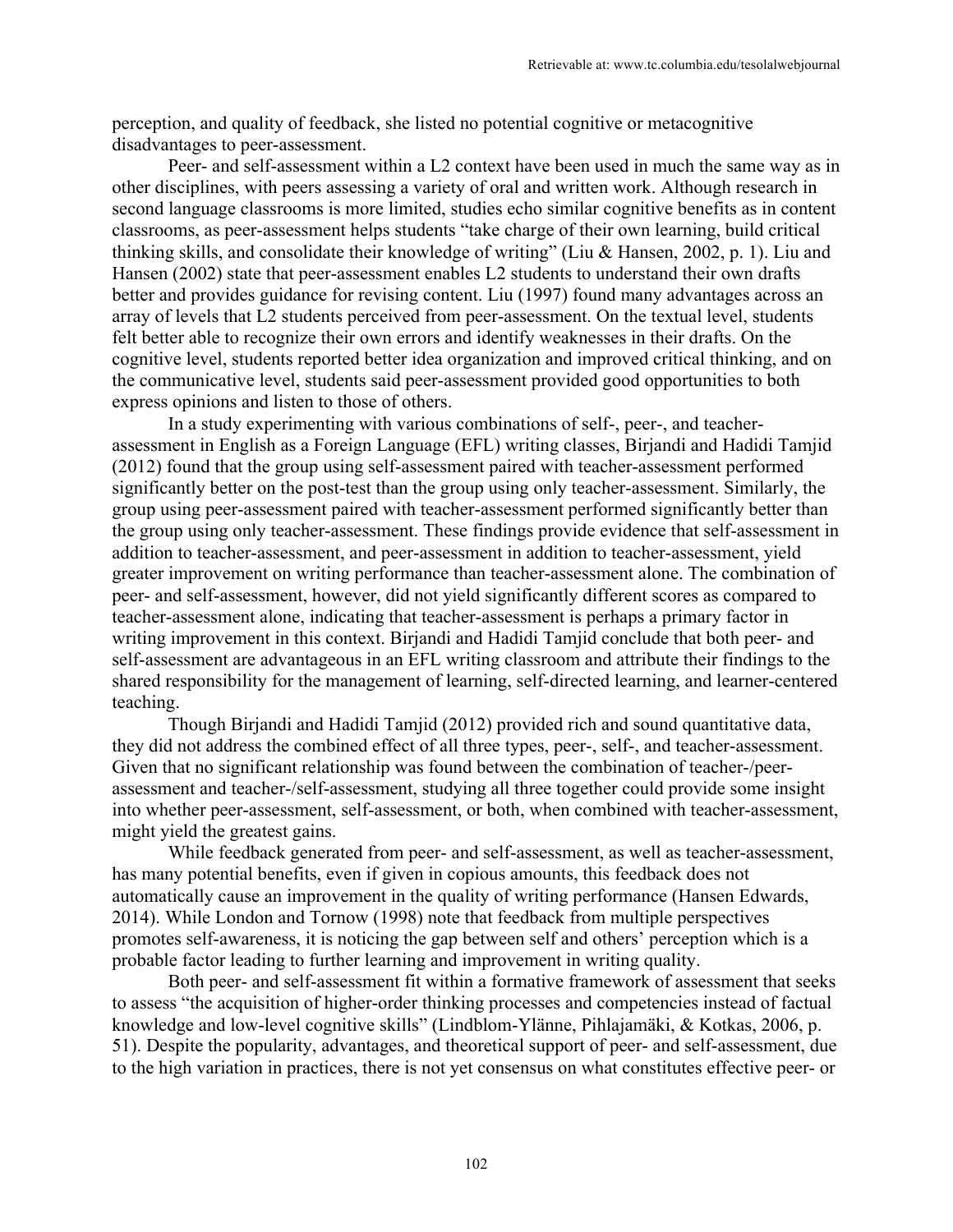self-assessment, which measures lead to increased student learning, and no overarching theory or model of the process has seemed to emerge in either peer- or self-assessment.

#### **The nature of feedback in peer-assessment and self-assessment**

Subject-matter experts and novices, or teachers and students in the contexts of these studies, may generate very different feedback due to the different domain-specific knowledge, schema, and problem-solving abilities of each. Since students are novices in their disciplines, they do not yet have the extensive knowledge and skills of a seasoned expert, which could limit their ability to provide helpful feedback. Though students may perceive themselves and their peers as giving lesser-quality feedback than teachers, Topping (1998, 2003) suggests that there is little difference between the quality of teacher as opposed to peer feedback, and the teachers in Weaver's (1995) study actually found feedback from peer responses to be more effective than their own. Additionally, peer-assessment generally yields a greater amount of feedback than teacher-assessment (Hyland & Hyland, 2006), giving students more information about their performance. While Jacobs and Zhang (1989) found that teachers provide more accurate feedback in the area of grammatical accuracy, peers provide feedback on informational and rhetorical accuracy with similar quality to that of teachers. Cho and MacArthur (2010), referencing L1 students, also postulate that feedback from peers may actually be better understood due to shared knowledge and difficulties. An interesting finding in Lindblom-Ylänne et al.'s (2006) study, which was only briefly mentioned, was that students reportedly felt that it was easier to assess technical aspects of writing than aspects of content. Though the researchers did not offer an explanation, this could be related to expert versus novice knowledge and cognition within a particular subject domain.

A problem that has been observed in both L1 and L2 peer-assessment is that students tend to focus their feedback on surface-level revisions such as spelling, vocabulary, and grammar rather than on deeper-level revisions such as organization and idea development. Beason (1993), for example, found that L1 writers in content-area courses primarily addressed surface-level concerns, and Yagelski (1995), noticing a disconnection in the relationship between classroom context and the nature of revisions, drew similar conclusions. Leki (1990) and Villamil and De Guerreo (1998) had comparable findings with L2 students, commenting that instead of actively engaging with texts and responding to the meaning conveyed, peer assessors "are likely to respond to surface concerns of grammar, mechanics, spelling, and vocabulary, taking refuge in the security of details of presentation rather than grappling with more difficult questions of meaning" (Villamil & De Guerreo, 1998, p. 9). Interestingly, Villamil and De Guerreo (1998) and Connor and Asenavage (1994) found revisions made from teacher feedback similarly led to only surface-level revisions. Though there are likely ample reasons for this pattern of student behavior, Villamil and De Guerreo (1998) postulated that, due to learning gaps in language structure, students in their study felt the need to first address aspects of form and fix linguistic errors, or perhaps, due to previous language teaching focused on attention to grammatical form, simply fell back on old habits of learning. Liu and Hansen (2002) further add that a lack of confidence in pointing out content-based flaws may also contribute to the pattern.

Second language writing teachers generally agree that the most helpful comments in peer-assessment are those that address global issues such as content and organization (Liu & Hansen, 2002), yet students tend to follow their teacher's lead and comment on areas in which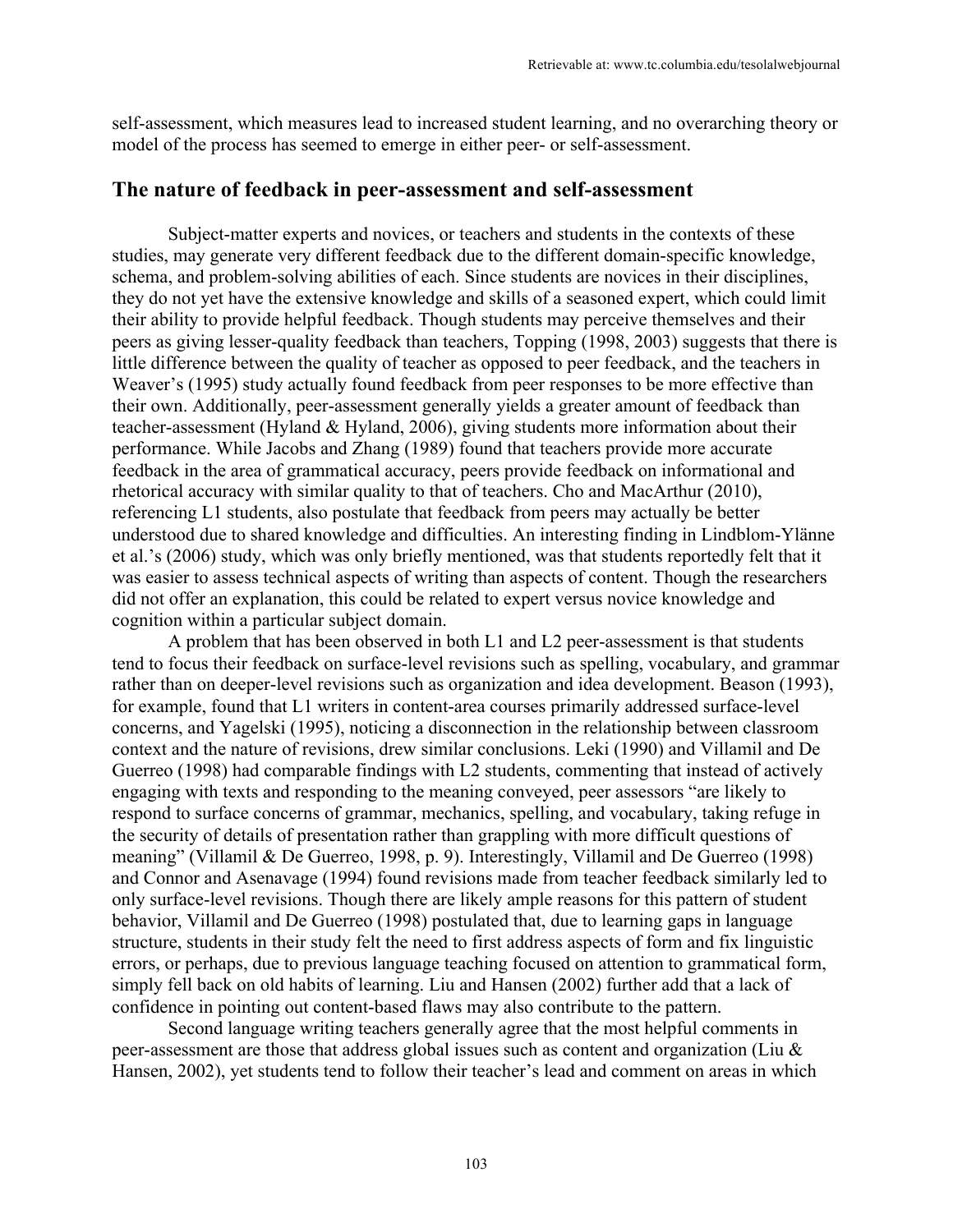their teacher usually comments (Liu, 2013), meaning that if the teacher comments mostly on grammatical accuracy, then so will the students.

In a study exploring the relationships between self-, peer-, and teacher-assessment of student writing in a content-area course, Lindblom-Ylänne et al., (2006) incorporated not only qualitative feedback but also rating procedures against a scoring matrix. In this case study, student essays were self-assessed, then blindly rated by both an instructor and a peer. Findings showed that overall self-, peer-, and teacher-ratings were quite similar, but that while peers were more critical on some aspects of the rubric, teachers were more critical on others—the largest disparity being in the area of independent thought. Lu and Bol (2007), examining anonymous computer-mediated review, found that students who participated in anonymous peer-assessment not only gave more critical feedback to peers, but also showed more writing improvement than students whose identity during peer-assessment was known.

Saito and Fujita (2004), in one of the few studies to focus on student rating rather than feedback, examined ratings of peer-assessment compared to those of self-assessment and teacher-assessment. They found that while ratings from teachers and peers were strongly correlated, ratings from self-assessment had no correlation with either peer- or teacherassessment. Saito and Fujita (2004) concluded that "self-rating is idiosyncratic and strongly contingent on a subjective view of self-product" (p. 47).

Matsuno (2009) found that Japanese student raters self-rated more harshly and peer-rated more leniently than expected. She notes that this tendency was independent of the ability level of the writer, but acknowledges that Japanese cultural factors such as humility and group harmony likely contributed to her findings. Similarly, though students in Lindblom-Ylänne et al.'s (2006) study found it difficult to be critical of peers during peer-assessment, self-assessment proved to be more difficult because of the perceived impossibility of being objective when self-assessing. Their tendency was to be overly critical, a finding that is consistent with Matsuno's (2009) results but does not support Sullivan and Hall's (1997) and Falchikov and Boud's (1989) findings claiming that students tend to self-rate themselves higher. As MacLeod (1999) found, interpersonal relationships can certainly alter the content of peer-given feedback, as reviewers of a variety of ages, nationalities, and content areas tend to rate higher and provide less critical feedback to their peers, likely in an effort to preserve relationships. As Zhao (1998) found, however, anonymous peer-assessment conditions led to more objective ratings.

How students use self-, peer-, and teacher-given feedback during the revision process could be different in L1 and L2 contexts. While Black, Harrison, Lee, Marshall, and Wiliam (2003) posit that L1 students more readily accept feedback or criticism from a peer than a teacher, this has not been found in L2 research. Conversely, Liu and Hansen (2002) assert that students more carefully attend to teacher-given feedback than peer-given feedback, and Zhang (1995) found that L2 students appeared to use teacher-given feedback more so than feedback from peers. Similarly, Cheong (1994) found that while high school L2 students incorporated feedback from self, peer, and teacher sources in their revisions, they mostly used feedback from teachers in the revision process. In addition to using feedback from teachers more often than feedback from other sources, L2 students report the most positive attitudes toward and preferences for teacher feedback as well. Zhang (1995) and Nelson and Carson (1998), in studies comparing student preferences for feedback, found that students most prefer teacher feedback, followed by feedback from peers, and finally self-given feedback is least preferred. Since the sources of the feedback in these studies were apparent to the students, however, it is not clear if feedback was used or preferred due to its perceived quality or the status of its source.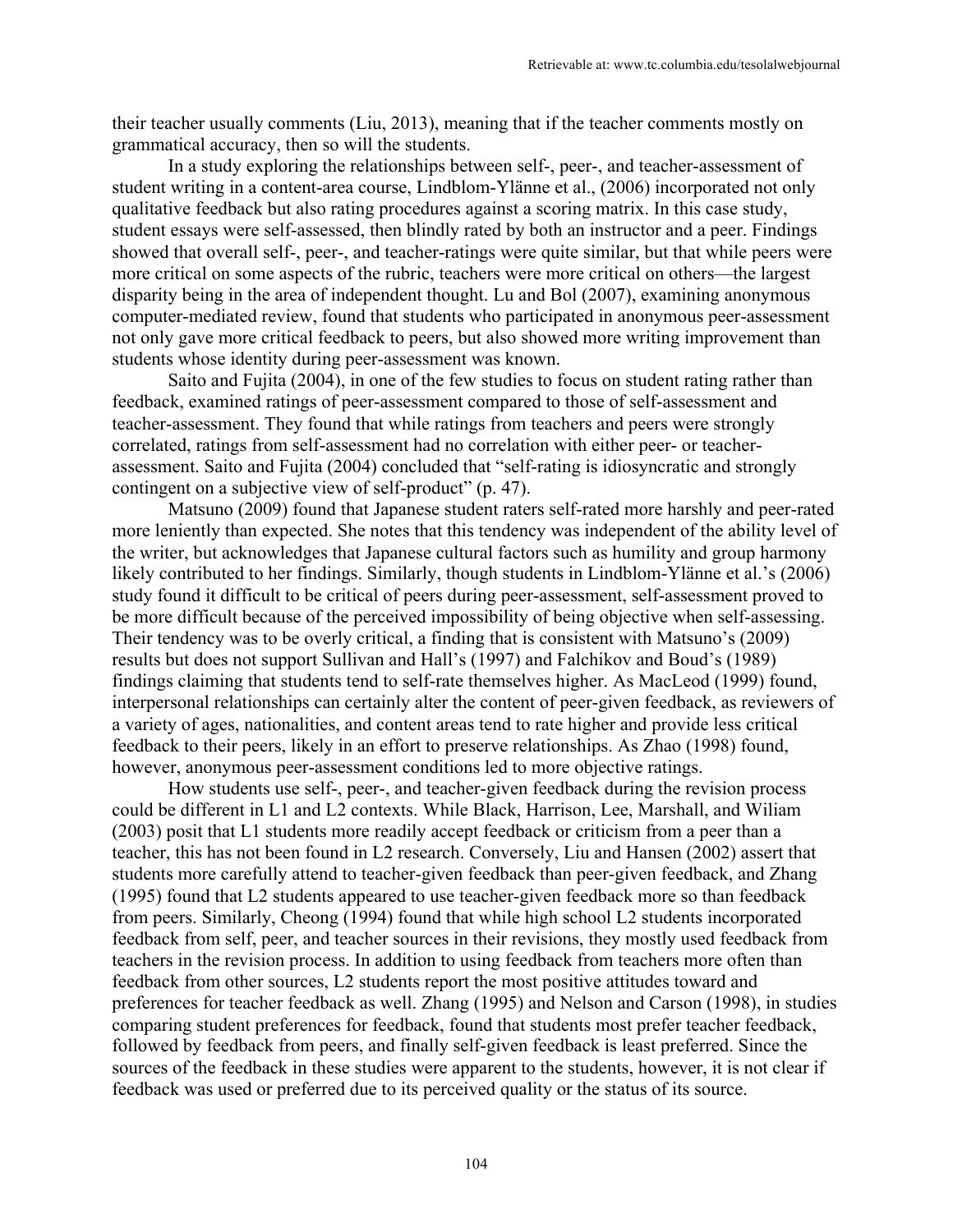While many studies have described the nature of feedback and how it is used in student writing, fewer studies have examined how students perceive peer- and self-assessment; however, those that have cite generally favorable attitudes. Foley's (2013) students viewed peerassessment as an overall positive experience, and Ballantyne, Hughes, and Mylonas (2002) found that students reported that peer-assessment benefited their learning process. While Foley's (2013) students reacted approvingly to peer-assessment, their praise was somewhat tempered due to the amount of classroom time lost and skepticism regarding the quality of feedback given by peer assessors. Saito and Fujita (2004) also found that attitudes toward peer-assessment were not influenced by peer ratings as students receiving low peer scores viewed peer-assessment as favorably as those receiving high peer scores. Surprisingly, students in Foley's (2013) study also perceived that the primary benefits of peer-assessment lie with the assessor rather than the assessee.

#### **Conclusions drawn**

The combination of internal self-assessment with anonymous external assessment from a novice peer and expert teacher has the potential to provide a unique and triangulated view of L2 student writing. While multiple studies have examined peer- and self-assessment in a variety of contexts, fewer studies have researched the combination of self-, peer-, and teacher-assessment, and none of these studies have addressed second language writing contexts. Additionally, while a few studies have utilized anonymous or blind peer-assessment, no studies found utilized blind teacher-assessment in a L2 context. Since students are generally believed to favor teacher feedback over that of a peer, no studies have attempted to answer if this preference is due to feedback quality or the status of the assessor. Furthermore, studies addressing student attitudes toward feedback from anonymous sources could not be found.

### **PURPOSE OF THE STUDY**

The purpose of this study is to further understand how students view and respond to selfassessment and blind peer- and teacher-assessment in a writing context. A few key terms and concepts are referred to throughout the study. Firstly, within the context of this study, feedback refers to the narrative information from self, peer, and teacher sources that gives comments on, or suggestions for, how a piece of writing could be improved. Secondly, blind peer-assessment in this study means that students were not aware of the identity of either the person who assessed their essay or the person whose essay they assessed. Additionally, the feedback from peer and teacher sources was also given blindly, meaning that the identity of the source of the feedback that was given to the original writers was not identified as being either from the teacher or a peer. When students completed the revision process, feedback use was examined. Within this study, feedback use refers to evidence that the feedback given had been incorporated into the writing, regardless of whether or not it actually improved the piece of writing.

This paper contains the method, results, and conclusions for a small study examining self-assessment, and blind peer- and teacher-assessment, in a L2 writing context. First, the research questions are presented; then a detailed method section describing the research design, participants, materials, data collection procedures, and analysis follows. The results of the analyses are then discussed, followed by conclusions drawn.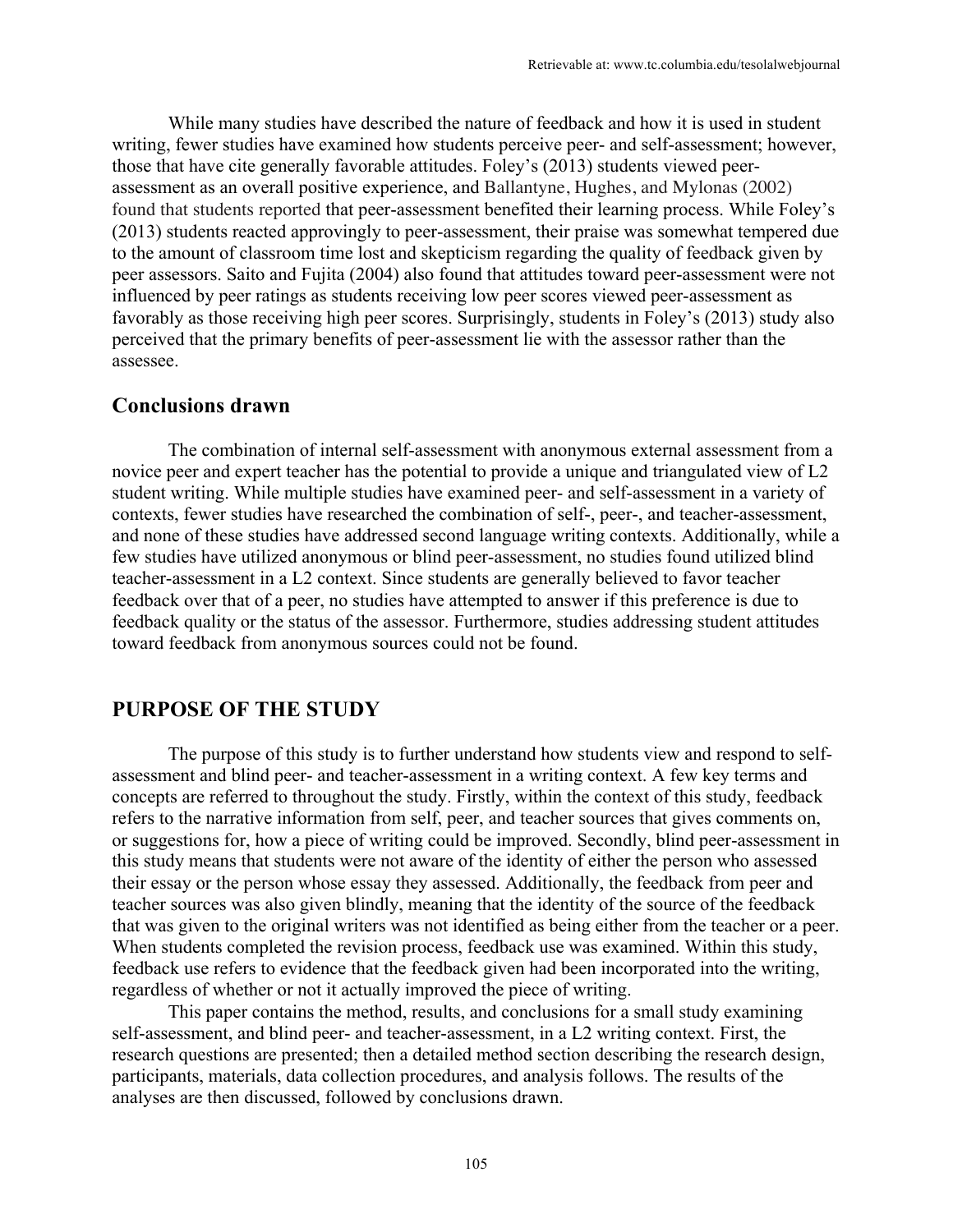## **RESEARCH QUESTIONS**

- 1. What is the nature of feedback source and feedback use among self-given feedback and blind peer- and teacher-given feedback?
- 2. What is the nature of student perception of improvement as it relates to rubric areas, selfgiven feedback, and blind peer- and teacher-given feedback?

## **METHOD**

This section of the paper will address the method of the study. After schematizing the research design, the participants, instruments, and materials will be described. Data collection and their subsequent analysis will conclude this section.

### **Research Design and Study Variables**

This study will use a single group time series design. The primary dependent variable in this study is writing ability, operationalized by scores on a TOEFL® writing prompt. Additionally, student-generated feedback and feedback response are also treated as dependent variables, and are measured according to the frequency and type of feedback generated or used. The design used for this study is schematized below:

 $G_1-X_1-O_1-X_2-O_2-X_3-O_3-X_4-O_4-X_5-O_5-X_6-O_6-X_7-O_7-X_8-O_8-X_9-O_9-O_{10}$ 

## **Participants**

Participants in this study were seven students enrolled in the Community English Program (CEP) at Teachers College, Columbia University. The CEP is an English language program administered by the Applied Linguistics and Teaching English to Speakers of Other Languages (TESOL) department. The program provides English as a Second Language (ESL) instruction to adult learners from a variety of ethnic and cultural backgrounds who are living in the greater New York City area. ESL classes are taught at Beginner (B), Intermediate (I), and Advanced (A) proficiency levels, with each level typically comprising four sub-levels, i.e., B1, I3, A2, etc. Based on their scores on the CEP Placement Exam, students are placed into the level that best matches their overall proficiency. Though most classes within the CEP are for general ESL using an integration of skills, these student participants were enrolled in a specialized TOEFL preparation course and were purposefully sampled based on their participation in this course. To enroll in the TOEFL prep course, students must have tested at the I4 level or higher, roughly comparable to at least a high intermediate level.

The student participants, henceforth referred to as the students, were six women and one man, and represented four native language backgrounds: Turkish, Russian, Japanese, and German. Most were between the ages of 25 and 35 and had been studying English for at least seven years. With the exception of one student who was taking the TOEFL to be admitted to an undergraduate program, all students had completed university in their home countries.

The researcher, henceforth referred to as the teacher, was a native English speaker, an experienced ESL teacher, and graduate student in the Applied Linguistics program at Teachers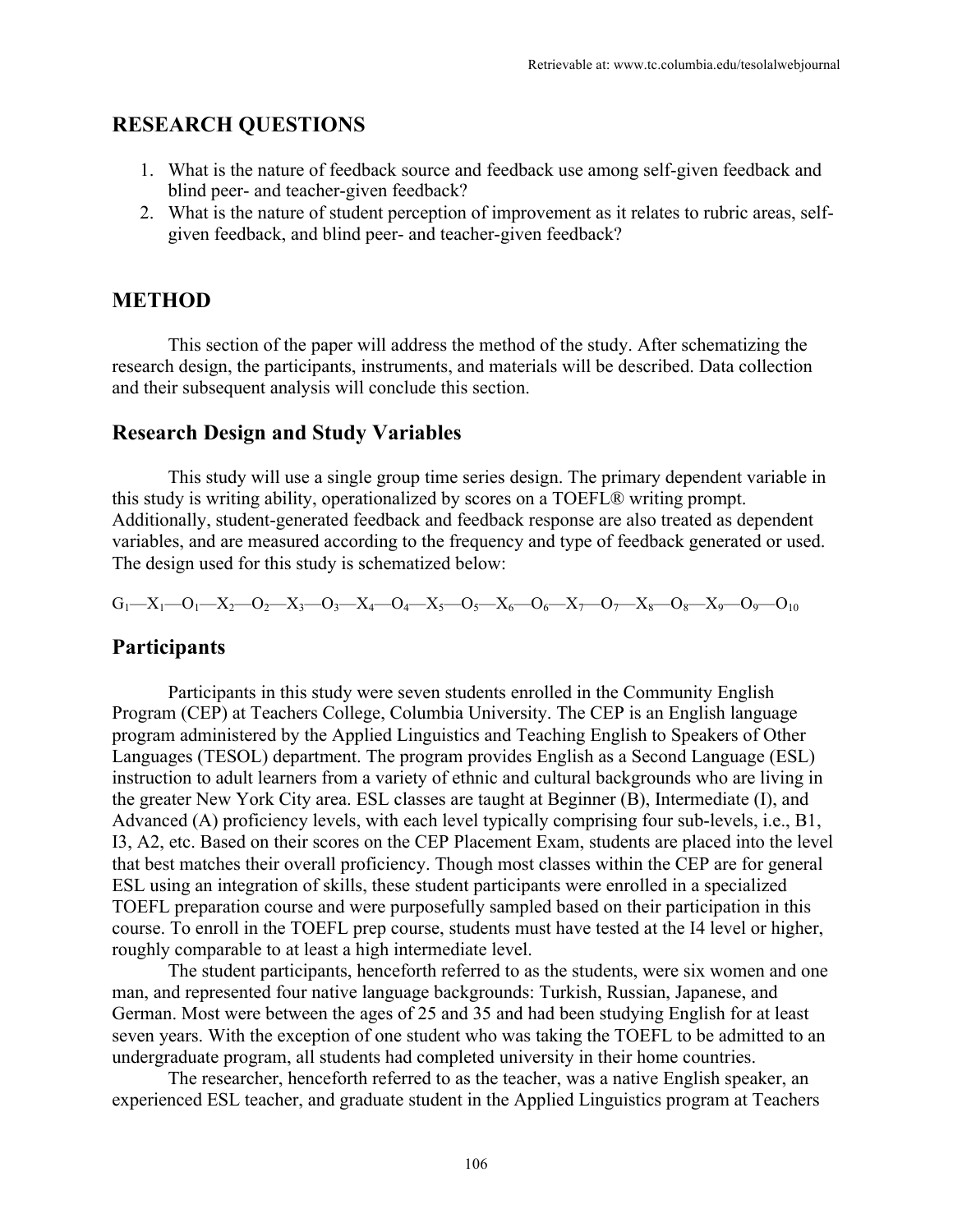College, Columbia University. The classroom teacher for the course, a second rater, and a second coder were non-native though highly proficient English speakers who were also experienced ESL instructors and Applied Linguistics graduate students at Teachers College. The teacher, classroom teacher, second rater, and second coder were all familiar with the TOEFL exam as all four had taught TOEFL preparation skills in the past, and the three non-native speakers had previously taken the TOEFL exam; none, however, had any formal training in scoring the TOEFL exam.

### **Instruments and Materials**

The TOEFL writing prompts that were given to students each week were taken from both ETS as well as external sources. While all the independent prompts used were directly from the ETS website, the integrated prompts used for this study were from various TOEFL preparation study guides that included audio recordings. According to ETS (2011), the writing section of the TOEFL has a reliability estimate of 0.74 and a standard error of measurement of 2.76. While the writing section has the lowest reliability of the four TOEFL sections, such a reliability measure is typical for writing measures consisting of only two tasks (Breland, Bridgeman, & Fowles, 1999; ETS, 2011).

The TOEFL writing rubrics for both integrated and independent tasks were also used in this study. The holistic rubrics use a scale from 0 to 5 points and describe student writing at each interval using a variety of characteristics. For independent tasks, scoring intervals are described through use of language, organization, addressing the topic, and explanation and elaboration. For integrated tasks, scoring intervals are described through use of language, organization, presenting main points, accuracy, and integration. A few sample essays from the ETS website, along with their score explanations, were also given to the students.

The students also used self- and peer-evaluation forms created by the teacher. The selfevaluation form included the TOEFL rubric designed for the respective task type and asked students to use the TOEFL rubric to identify the strongest and weakest aspect, score the essay, and provide one or two ways in which the essay could be improved. A sample self-evaluation form can be found in Appendix A. The peer-evaluation form included all the elements of the self-evaluation form, but also included a section in which specific grammatical errors could be pointed out. A sample peer-evaluation form can be found in Appendix B.

At the end of each week, students revised their essays using a revision evaluation form which asked students to use a track changes feature or a different color font to indicate what they changed or added in their essays. The revision evaluation form also asked students to indicate their impression of the feedback they were given, simply by *liked* or *didn't like*, as well as whether or not they used each piece of feedback in their revision. This revision evaluation form can be found in Appendix C.

Lastly, at the conclusion of the study, students completed an anonymous online survey designed to elicit more qualitative data regarding their experiences. The survey was created by the teacher in response to findings from other similar studies. Some questions allowed for openended responses, such as describing the positive and negative aspects of the evaluation process, while others involved using a Likert-scale, for example, questions indicating to what extent students felt their writing improved in certain areas. The complete list of survey questions can be found in Appendix D.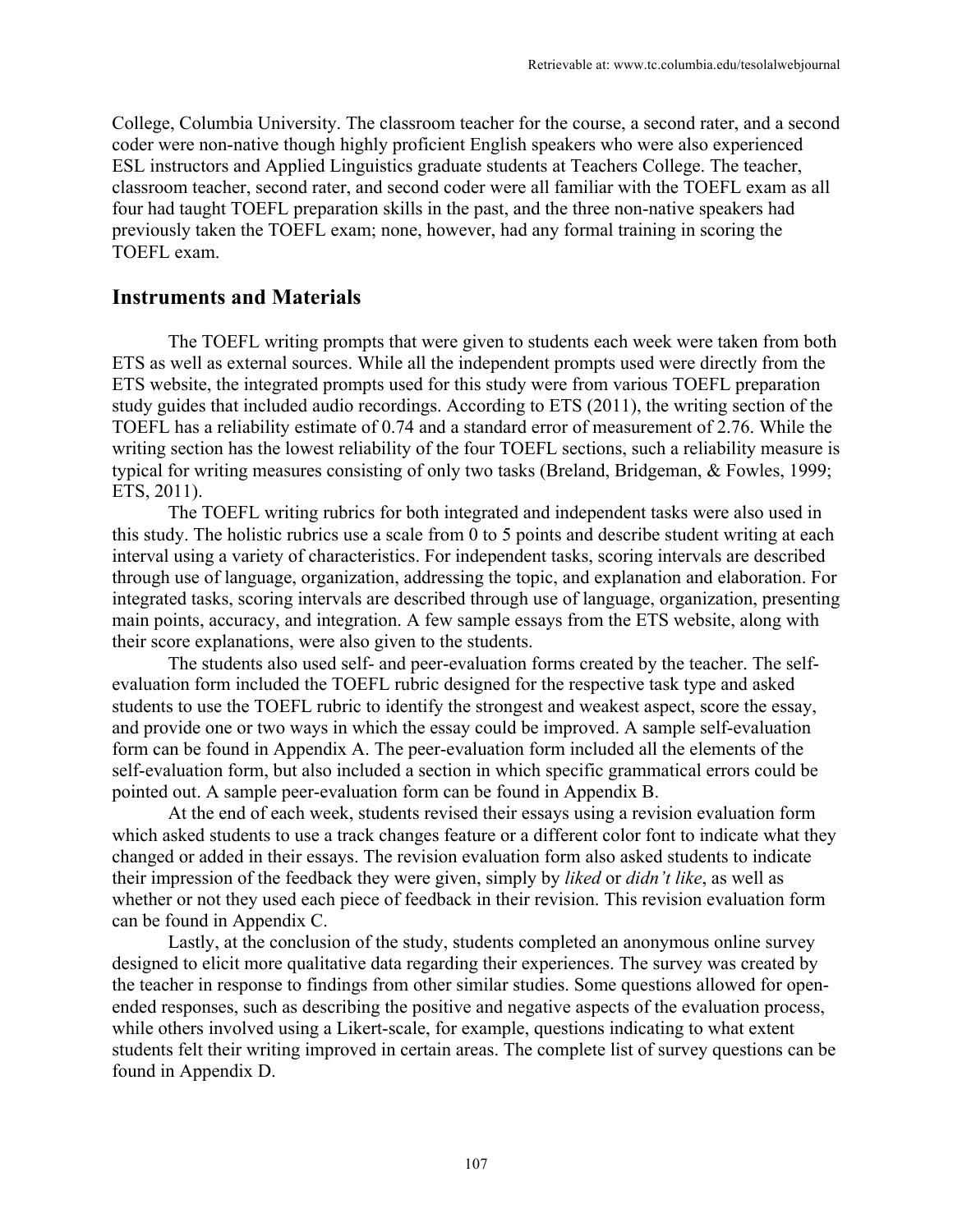### **Data Collection Procedures**

The procedures followed in the current study will be examined in this section of the paper. The specifics of the treatment will be explained, as well as how data were collected, handled, and analyzed.

#### *Treatment procedures*

The primary treatment in this single group time series study was the repetition of writing, self-assessing, peer-assessing, and revising a series of essays over the course of a ten-week TOEFL preparation course. The class met once a week for three hours for a total of 30 classroom instructional hours. Though the course in question was designed to cover all four sections of the TOEFL exam, so as to prevent the confounding of variables with writing instruction, no explicit writing instruction was given by the classroom teacher. Instead, students were asked to participate in this study in lieu of writing instruction, and their participation was factored into their homework grade. Though no explicit writing instruction took place during the course, it should be noted that instruction in grammar and vocabulary was provided, as was instruction on general testing strategies and the TOEFL speaking section, which, except for the medium, shares many similarities with the writing section.

During the first class meeting, the teacher and classroom teacher introduced the study to the students, provided instruction in how to participate in the study, and explained that all writing practice and instruction for the course would be done online through this study. The students then received copies of the TOEFL writing rubrics, and the teacher conducted a brief norming session which involved detailing the elements of the TOEFL rubrics, reading a few sample essays, and rating them accordingly as a class.

The writing and assessment portion of the study began in the second week of the course. Every week of the subsequent nine weeks of the course, students received either an independent or integrated writing prompt in a document file via email from the teacher. In weeks 2, 3, 6, 7, and 10, students received an independent prompt, and in weeks 4, 5, 8, and 9, students were given an integrated prompt. Integrated prompts also included a link to an online reading passage and audio recording.

Each student responded to the prompt within the TOEFL time restrictions by typing their responses into the document file for the given prompt, completing the self-evaluation form, and emailing the document with the essay and self-evaluation form back to the teacher. After collecting all initial essays for the respective week, the teacher then redistributed the essays for peer-assessment. Each student then received an email containing a peer's essay on the same prompt, a copy of the TOEFL writing rubrics, and a peer-evaluation form. After reviewing and providing feedback on a peer's essay, each student completed the peer-evaluation form in a document file and submitted it via email back to the teacher. The teacher also completed peerevaluation forms for each student essay.

After receiving all peer-evaluation forms, the teacher compiled the feedback for each student's self-evaluation, peer-evaluation, and teacher-evaluation into one document and sent all the feedback back to the original student. Students were then asked to revise their essays using a track changes feature common to many word processing programs and use the revision evaluation form to indicate their impression and use of the given feedback. Students then emailed their revision and evaluation form back to the teacher.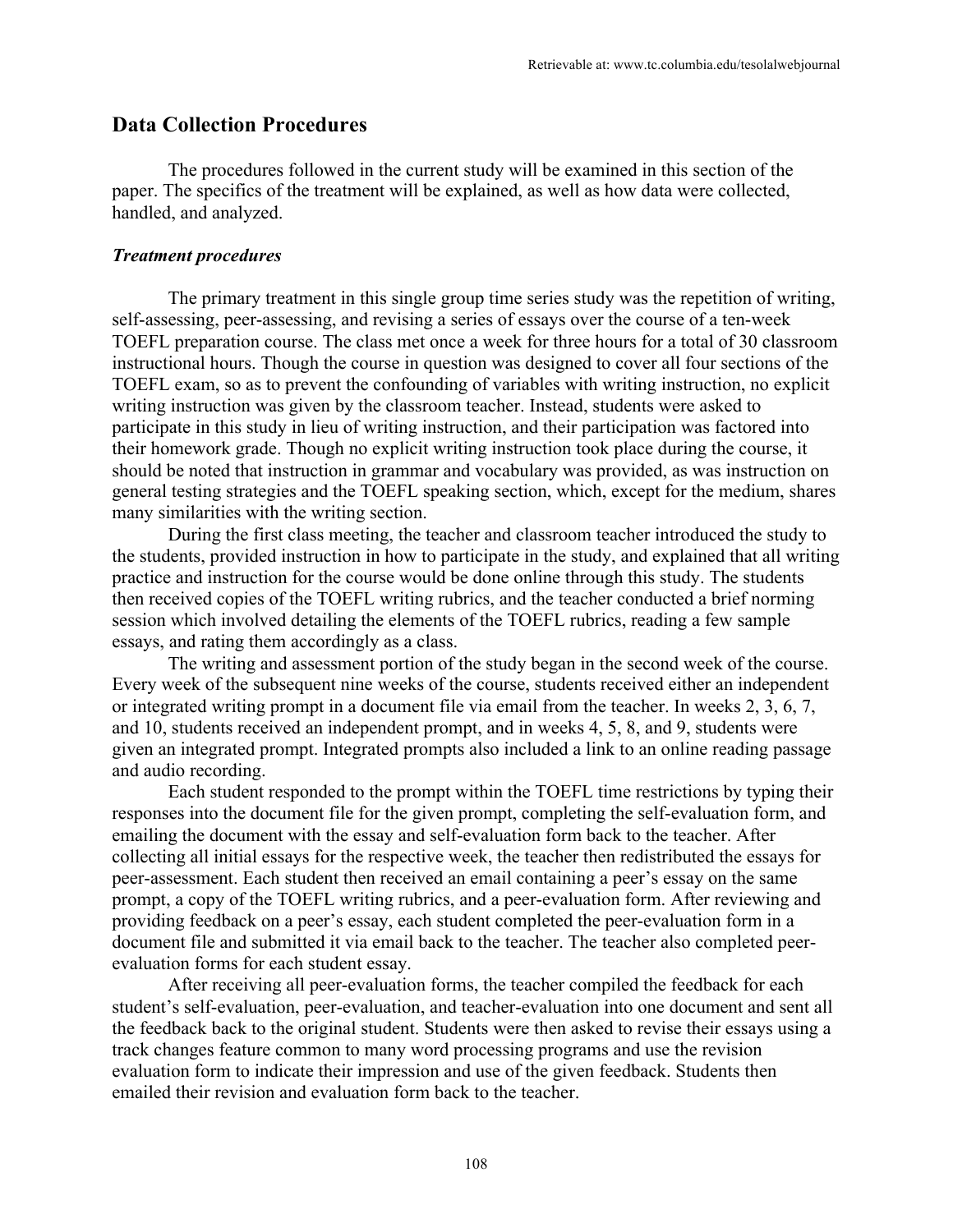This process of writing, self-assessment, peer-assessment, and revision spanned one week and was repeated for a total of nine treatments over nine continuous weeks. At the conclusion of the study, the link to the online survey was emailed to the students for their completion.

#### *Data collection, coding, and handling procedures*

Throughout the study, steps were taken to ensure complete anonymity for the students and the integrity of the blind rating system. All emails to the group used the Bcc feature so email addresses could remain anonymous. Upon receiving each week's initial essays from students, any identifying features or names within the documents were removed both to ensure anonymity and avoid potential contamination by influencing the peer response. The files were renamed using a numeric coding system, and then converted into a portable document format (pdf) so any automatic grammar or spelling alerts common to many word processors would not influence feedback or scoring.

All reviews were done blind, meaning that it was never disclosed which other student received someone's essay, or to which other student someone's essay was given. Reviewers were systematically rotated so that over the course of the study, each student reviewed and was reviewed by each peer at least once.

When feedback was compiled before it was returned to the student for revision, formatting of corrections and feedback were standardized so as not to indicate which feedback was associated with which source. Although it was assumed that students would be able to identify feedback from their own self-evaluation form, the feedback from the teacher and the peer was identical in format and presented in varying order so that students could not notice patterns characteristic of either peer- or teacher-given feedback (e.g., peer feedback is always last, or teacher feedback always points out errors using red font). Not providing information as to which feedback came from the teacher and which came from the peer was done to greater ensure that revisions based on feedback were made due to the content and quality of the feedback rather than the status of the reviewer.

Grammar corrections pointed out in the fourth section of the peer-evaluation form by peer and teacher evaluators remained in that section and were passed on to the student, but the suggestions for improvement were coded and categorized. At the conclusion of each week, the teacher examined the suggestions for improvement in the feedback evaluation given to the students against their first drafts and their revisions, looking for evidence of incorporated feedback. The suggestions for improvement were then coded and categorized by their use or disuse, student impression (liked or didn't like), and source of the feedback (self, peer, or teacher). It is important to note that students often over-reported their use of feedback, so all feedback evaluation was scrutinized for any evidence of incorporation. *Use* was operationalized as any evidence that feedback had been incorporated into the writing, regardless of whether or not it actually improved the piece of writing. If, for example, feedback was given that more explanation in the second paragraph was needed, and an additional descriptive sentence was added in the second paragraph, this was counted as use even if it did not improve the quality of the paragraph. Similarly, if feedback was given that more connectors would improve the organization, but there was no evidence of the addition of any transition words or connecting language, it was categorized as unused.

Though data attempting to ascertain whether or not students liked the feedback given to them were collected, in only a select few instances did students report that they disliked the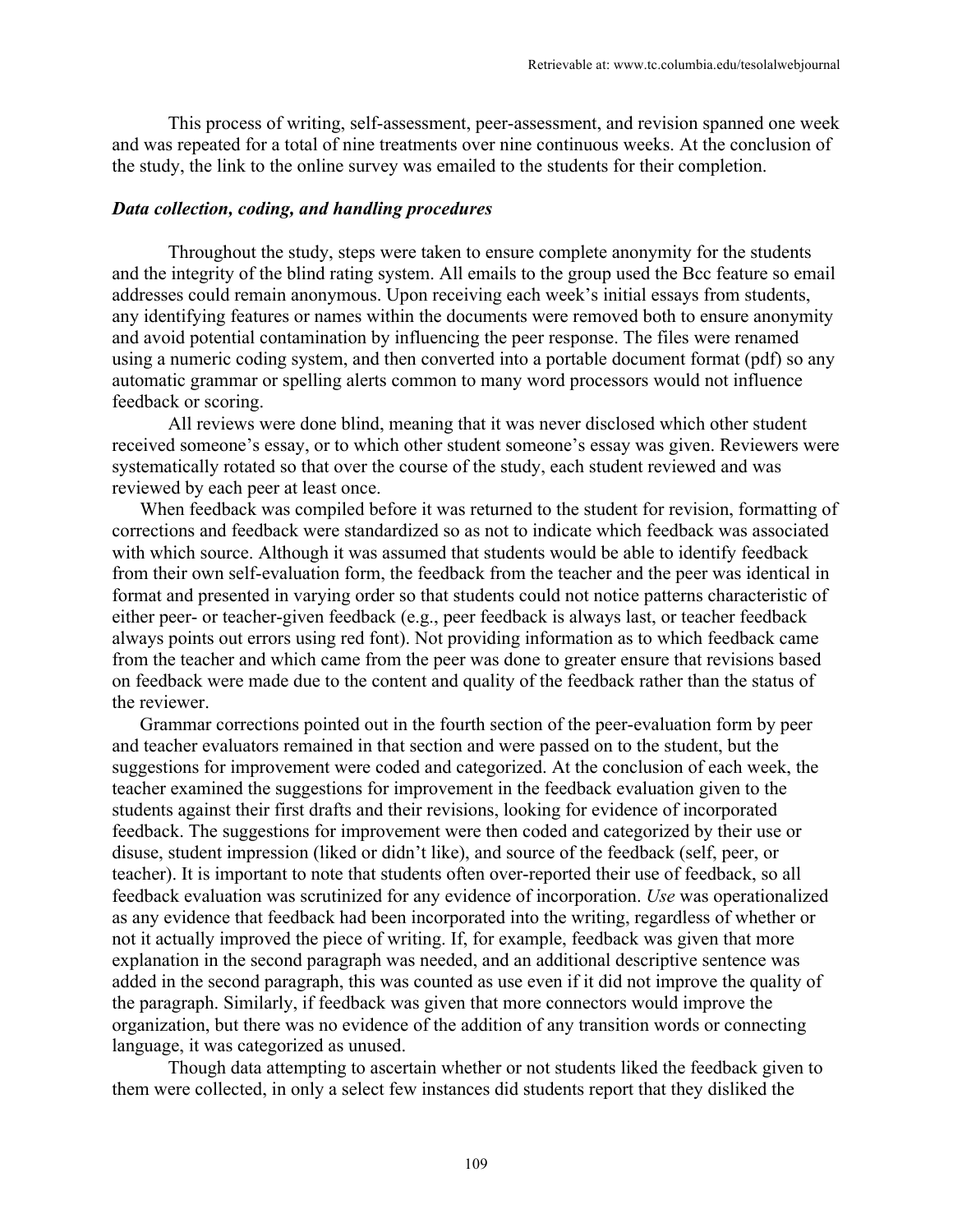feedback, usually further noting that they did not understand the feedback that they did not like. Additionally, some feedback was simply ignored by students and never labeled liked or disliked. Because of the extremely low reporting rates of feedback that was not liked, and some ignored feedback, the like/dislike differentiation was eliminated and all suggestions for improvement were simply coded and categorized as either used or unused, and from a peer, self, or teacher source.

Additionally, all suggestions for improvement in the feedback provided were further coded according to the aspect of the rubric to which it pertained. Suggestions for improvement were thereby coded according to use of language, organization, addressing the topic, and explanation and elaboration for independent tasks, and according to use of language, organization, integration, presenting main points, and accuracy for integrated tasks. One additional category, *Unspecific feedback*, was added. Unspecific feedback was most often a strategy such as *look at more examples*, *study grammar more*, or *use time more effectively* or simply feedback that was not specific enough to lead to any likely changes. Feedback such as *improve grammar*, for example, was categorized as unspecific unless it was accompanied by a specific grammatical aspect that the writer could address. Several students suggested using more sophisticated vocabulary, and although this is not an incredibly specific suggestion for improvement, some students did change some vocabulary words in their revisions, so suggestions for more sophisticated vocabulary were categorized with use of language. Similarly, the limited amount of feedback addressing punctuation, such as commas and quotation marks, and other issues of mechanics was also coded as use of language.

Due to slight variances in the language of the integrated and independent TOEFL writing rubrics, some similar feedback was coded differently based on the task type. The addition of detail, for example, was coded as explanation and elaboration in independent tasks, while in integrated tasks it was categorized as accuracy. The reason for this is that the scoring rubric for integrated tasks does not contain language explicitly evaluating explanation and elaboration. The concept of fully developing one's idea in an integrated prompt, therefore, falls under the accurate presentation of information. Similarly, issues relating to staying on topic were categorized as addressing the topic in independent tasks, but as presenting main points in integrated tasks.

Scores from 0 to 5 given by self, peer, and teacher sources were also recorded each week. While students were encouraged to assign only one number, some students could not decide and gave a range, double scores, or a half score. While this is not practiced among trained TOEFL raters, in this study ranges, such as *2-3*, and double scores, such as *3 or 4*, were averaged to produce a half score between the two for analysis purposes, and half scores were maintained. All suggestions for improvement, their respective coding, and scores from self, peer, and teacher sources were recorded in a spreadsheet each week.

Data from the survey taken at the end of the study were also categorized and coded. Open-ended essay responses were organized by question and coded according to their respective aspect of the writing rubric. Likert-scale responses were converted to numerical data by assigning a point value from 1 to 5 (for questions with 5 variations in the response) or from 1 to 4 (for questions with 4 variations in the response) in preparation for analysis.

### **Data Analysis**

All data were analyzed in IBM SPSS Statistics 21. To begin, assumptions involving normality were tested and descriptive statistics were analyzed according to source (self, teacher,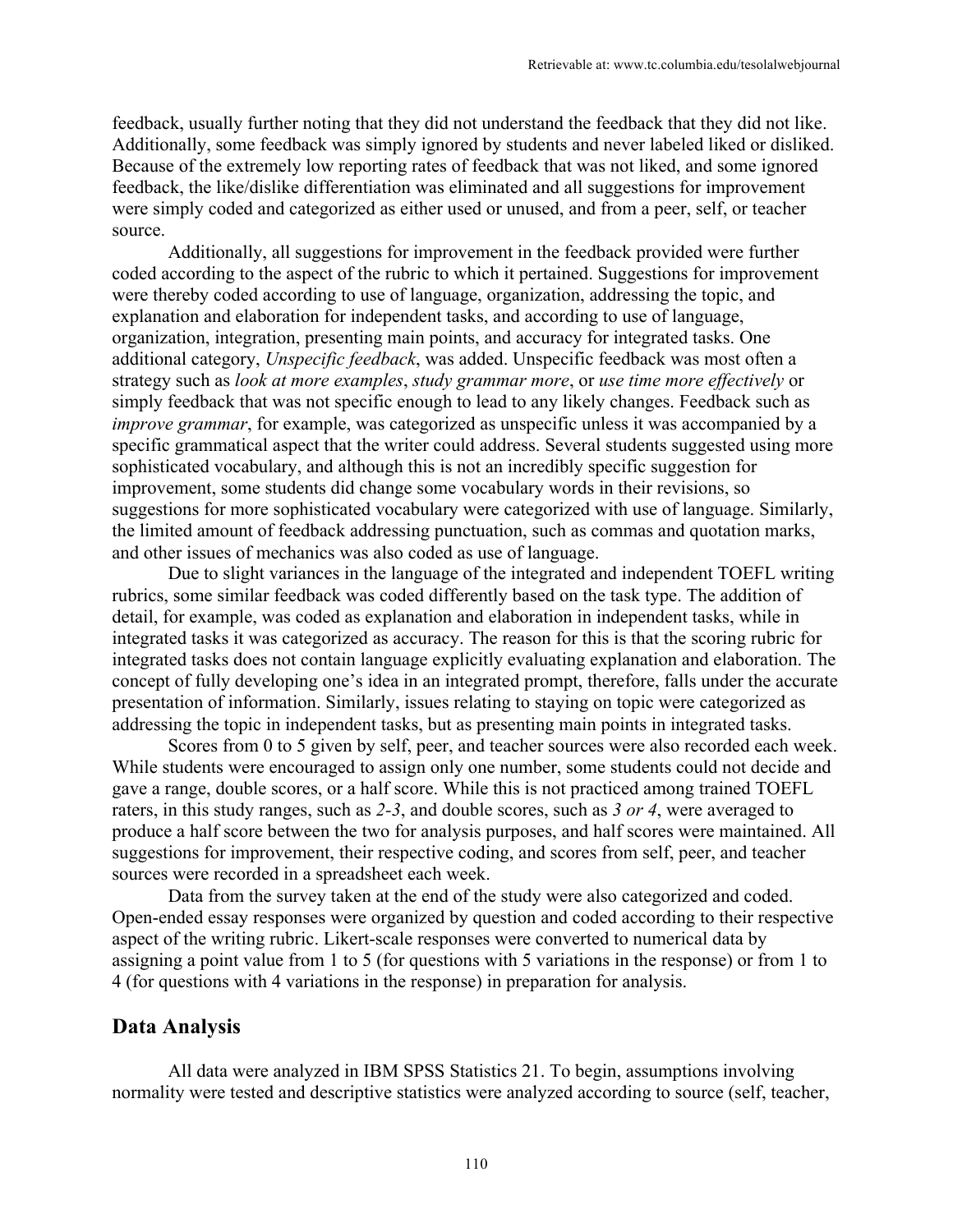or peer). Mean scores and standard deviations were calculated for self, peer, and teacher sources, and preliminary analyses revealed low skewness and kurtosis values indicating normal distribution and allowing for further analysis.

To provide evidence for consistency in measurement of the teacher's scores, both interrater and inter-coder reliability between the teacher and an independent rater/coder were calculated for the scores and codes assigned in weeks 2, 6, and 10, representing a third of the total sample. These weeks were selected because they represented the beginning, mid-point, and conclusion of the study. Because the scoring was on an ordinal scale, the Spearman rank-order correlation procedure was used to estimate the correlation coefficients for inter-rater reliability. Correlation coefficients were also calculated for self, peer, and teacher scores for all weeks of the study. Inter-coder reliability with the categorical feedback data was calculated using Cohen's Kappa.

To determine if there were any significant gains for the group as a whole, paired sample t-tests on all three sets of scores (self, peer, and teacher) were used to analyze the scores at the beginning and end of the study. A repeated-measures ANOVA was also analyzed to provide further insight into the improvement of writing scores. Assumptions for both normality and sphericity were met through insignificant Mauchly's Test of Sphericity, and the low skewness and kurtosis values previously determined. Data relating to the type of suggestions for improvement in feedback and its use or disuse were then analyzed using chi-square tests. Chisquare assumptions regarding expected counts and frequencies were met. Lastly, linear regression analysis was used to determine if the use rates of different types of feedback significantly increased or decreased throughout the study. Assumptions of linearity and homogeneity of error, demonstrated by an insignificant lack of fit and Breusch-Pagan tests, were met.

To analyze survey results, descriptive statistics and measures of central tendency on all Likert-scale questions were performed. A repeated-measures ANOVA was analyzed to determine if students perceived their abilities to have improved to different extents across the writing rubric. Paired samples t-tests were then run comparing student attitudes toward peerassessment and self-assessment. Assumptions for both normality and sphericity were met through insignificant Mauchly's Test of Sphericity and low skewness and kurtosis values. Openended questions were examined to provide qualitative descriptions of statistical results.

### **RESULTS AND DISCUSSION**

Descriptive statistics calculated included the mean scores and standard deviations of the scores assigned to the essays of seven students ( $N=7$ ) over nine total weeks (weeks 2 through 10 of the course). Scores were divided into assignment of score by source: either self, peer, or teacher. Table 1, below, summarizes the mean scores and standard deviations.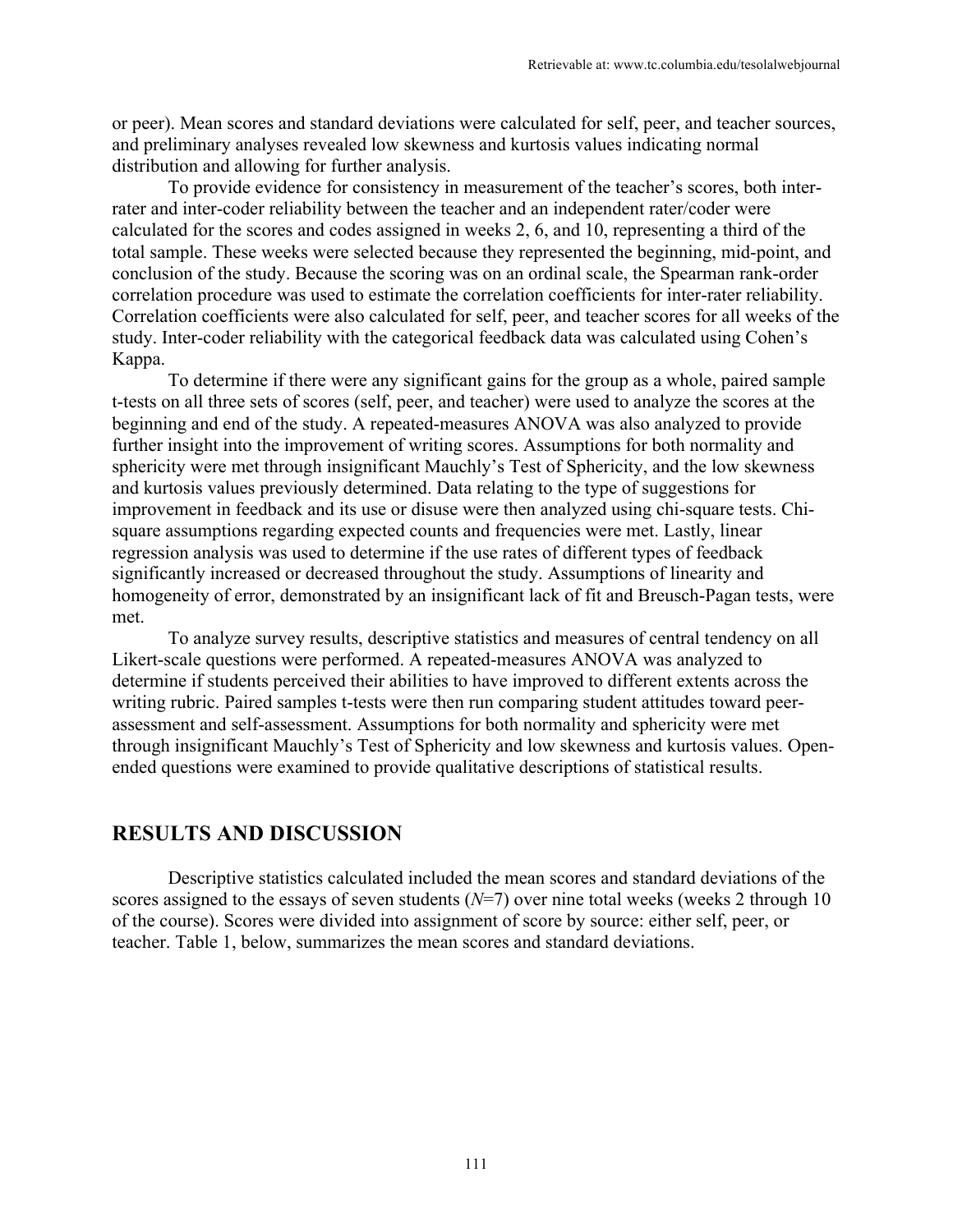|                           |                  |                  | Descriptive biatistics by bource |                  |           |                  |           |           |            |
|---------------------------|------------------|------------------|----------------------------------|------------------|-----------|------------------|-----------|-----------|------------|
|                           | <b>Week</b><br>2 | <b>Week</b><br>3 | Week<br>$\boldsymbol{4}$         | <b>Week</b><br>5 | Week<br>6 | <b>Week</b><br>7 | Week<br>8 | Week<br>9 | Week<br>10 |
| <b>Self Score</b><br>Mean | 2.929            | 3.429            | 3.214                            | 2.9              | 3.25      | 3.429            | 3.5       | 3.333     | 3.214      |
|                           |                  |                  |                                  |                  |           |                  |           |           |            |
| <b>SD</b>                 | 1.17             | 0.787            | 0.699                            | 0.742            | 0.418     | 0.607            | 0.577     | 0.516     | 0.567      |
| <b>Peer Score</b>         |                  |                  |                                  |                  |           |                  |           |           |            |
| Mean                      | 3.214            | 3.357            | 3.833                            | 3.5              | 3.571     | 3.786            | 3.25      | 3.917     | 3.429      |
| <b>SD</b>                 | 0.994            | 0.748            | 0.983                            | 0.5              | 0.535     | 0.809            | 0.5       | 1.021     | 0.787      |
| <b>Teacher</b>            |                  |                  |                                  |                  |           |                  |           |           |            |
| <b>Score</b>              |                  |                  |                                  |                  |           |                  |           |           |            |
| Mean                      | 3.071            | 3                | 3.286                            | 3.2              | 3.143     | 3.286            | 3.25      | 3.333     | 3.571      |
| <b>SD</b>                 | 0.732            | 0.816            | 0.756                            | 0.447            | 0.627     | 0.951            | 0.5       | 1.033     | 0.607      |

**TABLE 1 Descriptive Statistics by Source**

The data seem to indicate that self-assigned scores were somewhat inconsistent and that peer-assigned scores were generally higher than either self- or teacher-assigned scores, findings consistent with Lindblom-Ylänne et al. (2006), Matsuno (2009), and Saito and Fujita (2004). The mean scores for each source were charted below in Figure 1 to better visualize the changes.



**Figure 1** 

The results of the paired samples t-tests comparing scores at the beginning and end of the study within self-assigned, peer-assigned, and teacher-assigned scores indicated that scores at the beginning and conclusion of the study were not significantly different for all three sources. Similarly, repeated-measures ANOVA results were insignificant for self-assigned, peer-assigned,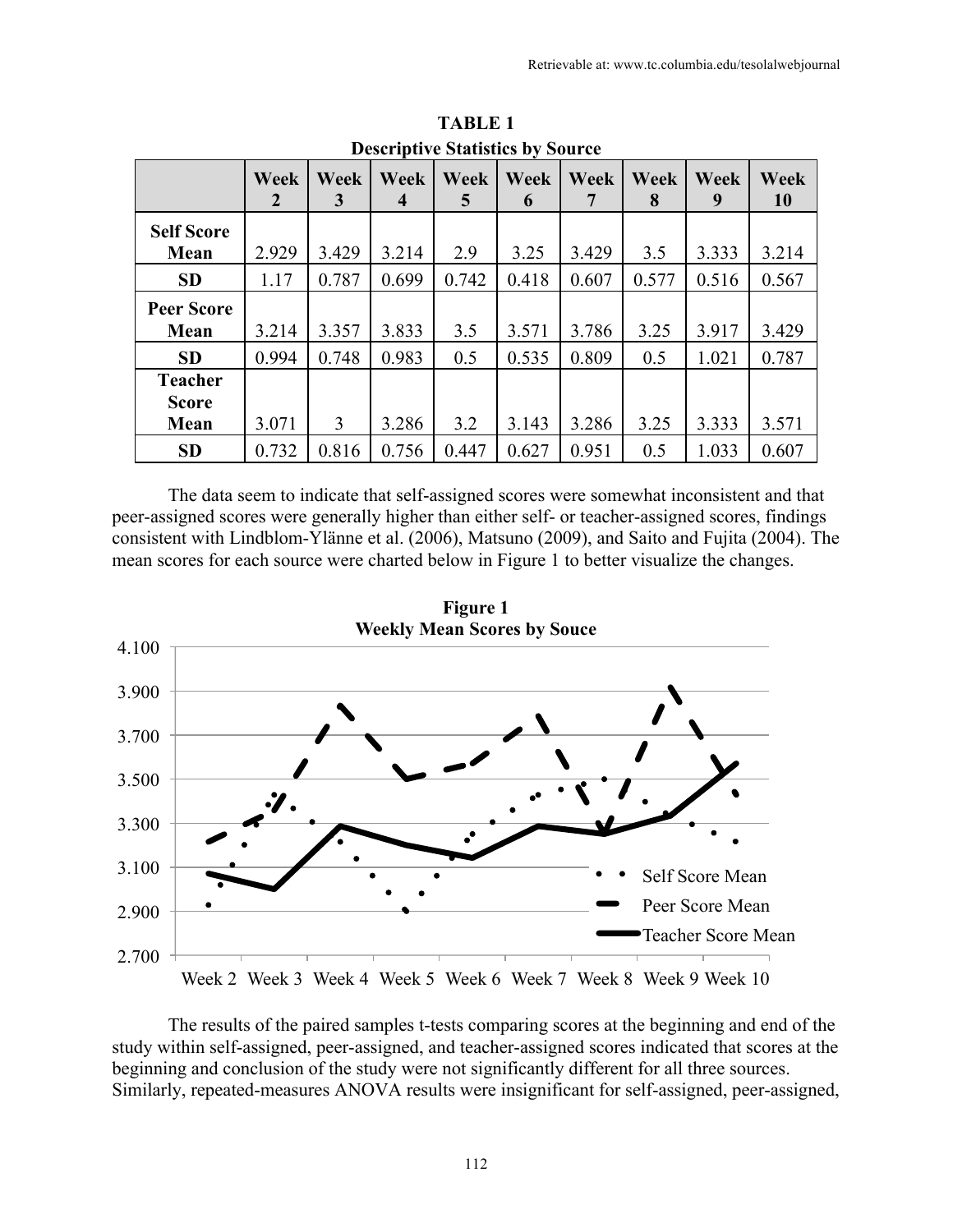and teacher-assigned scores. Though scores did rise, as evidenced by the difference in mean scores for these weeks, statistically significant  $(p<.05)$  gains in scores were not found.

The fact that mean scores did not show significant gains over time, while disappointing, is not particularly surprising. It was unlikely that, over a ten-week class with nine writing assignments and a sample size of seven students, enough improvement could be made to detect a significant gain using a TOEFL scale. Given that mean scores between the beginning and end of the study did rise, it is possible that with a larger sample size or using a different rating scale, a significant difference could be detected. Additionally, consistently scoring a full point higher on the TOEFL writing section is quite a large gain, which likely few students could accomplish with only nine weeks of part-time study. It should also be noted that while it is possible that any gain is due to the effect of self-, peer-, and teacher-assessment, it is also possible that increased test familiarity with the TOEFL writing section, or simply increased writing practice, accounted for the change in scores. An experimental study, perhaps with a control group and conducted over a longer period of time, might provide more insight.

Inter-rater and inter-coder reliability measures all yielded statistically significant results. Inter-rater reliability measuring the consistency in the scores assigned between the teacher and the independent rater yielded a correlation coefficient of .800, which was statistically significant (*p<*.05). Inter-coder reliability, measuring the consistency in categorizing feedback according to the rubric aspect, was statistically significant  $(K=794, p<.05)$ , as was inter-coder reliability measuring the consistency in categorizing feedback as either used or unused (*K*=.880, *p<.*05). These data provide evidence that the teacher's ratings and coding according to the TOEFL rubric were consistent with that of other trained ESL teachers and a fairly reliably measure.

Correlation coefficients were also calculated between self-, peer-, and teacher-assigned scores. While there was no statistically significant correlation between self-assigned and peerassigned scores, or between self-assigned and teacher-assigned scores, peer-assigned and teacher-assigned scores were significantly correlated, a finding consistent with Saito and Fujita's (2004) results. Though the strength of the relationship is not particularly strong at 0.437, it reached statistical significance (*p<*.05), as seen in Table 2, below. These correlation indices seem to indicate that while students could not accurately or reliably score themselves, they could more accurately and reliably score their peers. This is an interesting finding given that 67% of the survey respondents indicated that peer-evaluation was more difficult than self-evaluation.

|                | <b>OCOLUME COLLUMATION DV OUTLE</b> |         |                |
|----------------|-------------------------------------|---------|----------------|
|                | <b>Self</b>                         | Peer    | <b>Teacher</b> |
| <b>Self</b>    |                                     |         |                |
| Peer           | 0.144                               |         |                |
| <b>Teacher</b> | 0.158                               | $.437*$ |                |
|                | $*_{p<.05}$                         |         |                |

| Table 2                            |
|------------------------------------|
| <b>Score Correlation by Source</b> |

Data relating to the use and disuse of suggestions for improvement were then analyzed by source using a chi-square test. As seen below in Table 3, feedback that was used in the revision process was compared to unused feedback across the three sources. The chi-square test performed was insignificant  $(\chi^2_{(2)}=3.78, p>0.05)$ , indicating that there was no significant association between use of feedback and source of feedback. A 2x2 chi-square matrix isolating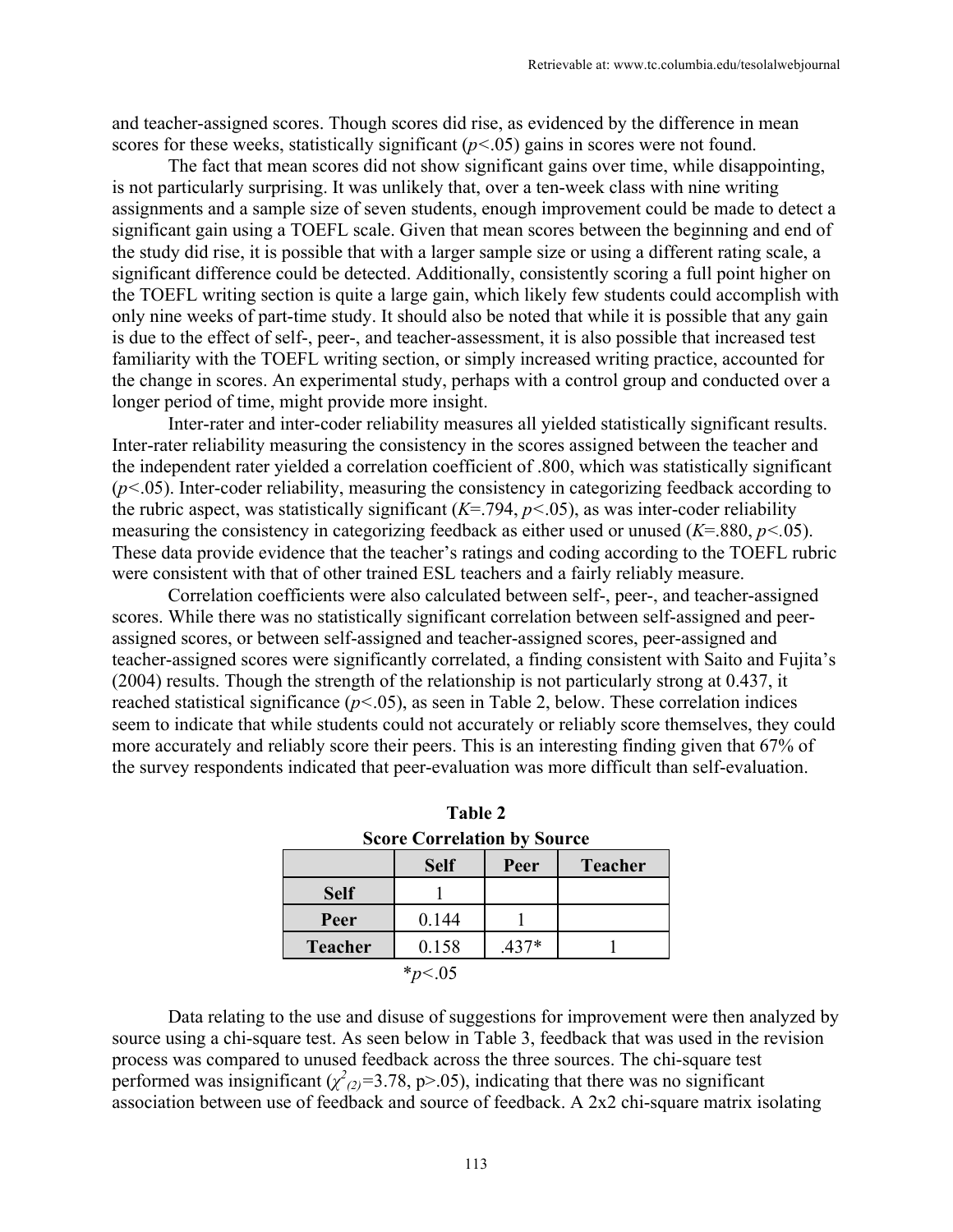only peer and teacher feedback was also analyzed and similarly yielded insignificant results  $(\chi^2_{(1)}=3.26$ , corrected for continuity,  $p > .05$ ), indicating that feedback given by a teacher was not significantly used over that of a peer.

| r requency of Osea and Unused reedback by Source |             |      |                |                       |  |  |  |  |  |
|--------------------------------------------------|-------------|------|----------------|-----------------------|--|--|--|--|--|
|                                                  | <b>Self</b> | Peer | <b>Teacher</b> | <b>Marginal Total</b> |  |  |  |  |  |
| <b>Used</b>                                      | 25          | 25   | 62             | 112                   |  |  |  |  |  |
| <b>Unused</b>                                    | 25          | 39   | 52             | 116                   |  |  |  |  |  |
| <b>Marginal Total</b>                            | 50          | 64   | 14             | 228                   |  |  |  |  |  |

**Table 3 Frequency of Used and Unused Feedback by Source**

*χ 2 (2)=*3.78, relationship is insignificant (*p>.*05)

Insignificant chi-square tests revealing that feedback from teachers was not used significantly more than feedback from peers counters findings from Cheong (1994), Liu and Hansen (2002), and Zhang (1995) and are possibly a result of blind evaluations. Since students were not given information about who provided the feedback they received, they could not knowingly give preference to teacher feedback. This demonstrates that the perceived quality of feedback, as it related to its usability in a revision, was comparable between peers and the teacher, and could suggest that the student preference for teacher feedback found in some studies might be due to the status of the source rather than the quality of the feedback. The finding that feedback from teachers was not used significantly more than feedback from peers is consistent with Topping's (1998, 2003) assertion that there is little difference between the quality of teacher as opposed to peer feedback in a L1 context, yet may question the claims of Black et al. (2003) that students are more likely to accept feedback and criticism from peers than from teachers.

A chi-square test was also used to determine if there was a relationship between type of feedback given and its frequency of use. A chi-square test showed a significant relationship  $(\chi^2_{(4)}=13.03, p<.05)$ , but a Cramer's V value of 0.239 revealed that while the relationship was significant, it was fairly weak. As seen in Table 4 below, it appears that whereas feedback related to use of language was used at fairly high rates, feedback related to accuracy, explanation, integration, addressing the topic, and presenting main points often went unused.

|                     |                                 |             |                                                       | ---------------- |                    |                               |
|---------------------|---------------------------------|-------------|-------------------------------------------------------|------------------|--------------------|-------------------------------|
|                     | Accuracy/<br><b>Explanation</b> | Integration | <b>Main Points/</b><br><b>Addressing</b><br>the Topic | Organization     | Use of<br>Language | <b>Margin</b><br><b>Total</b> |
| <b>Used</b>         |                                 |             |                                                       | 45               | 33                 | 112                           |
| <b>Unused</b>       | 40                              | 10          |                                                       | 36               |                    | 116                           |
| <b>Margin Total</b> | 63                              | 16          |                                                       | 81               |                    | 228                           |

**Table 4 Frequency of Used and Unused Feedback by Rubric Aspect**

\**χ 2 (4)=*13.03, *p<*.05, Cramer's V=.239

Use of language feedback was most often used in the revision process, which was consistent with other L2 researchers (e.g., Berger, 1990; Leki, 1990; Villamil & De Guerrero,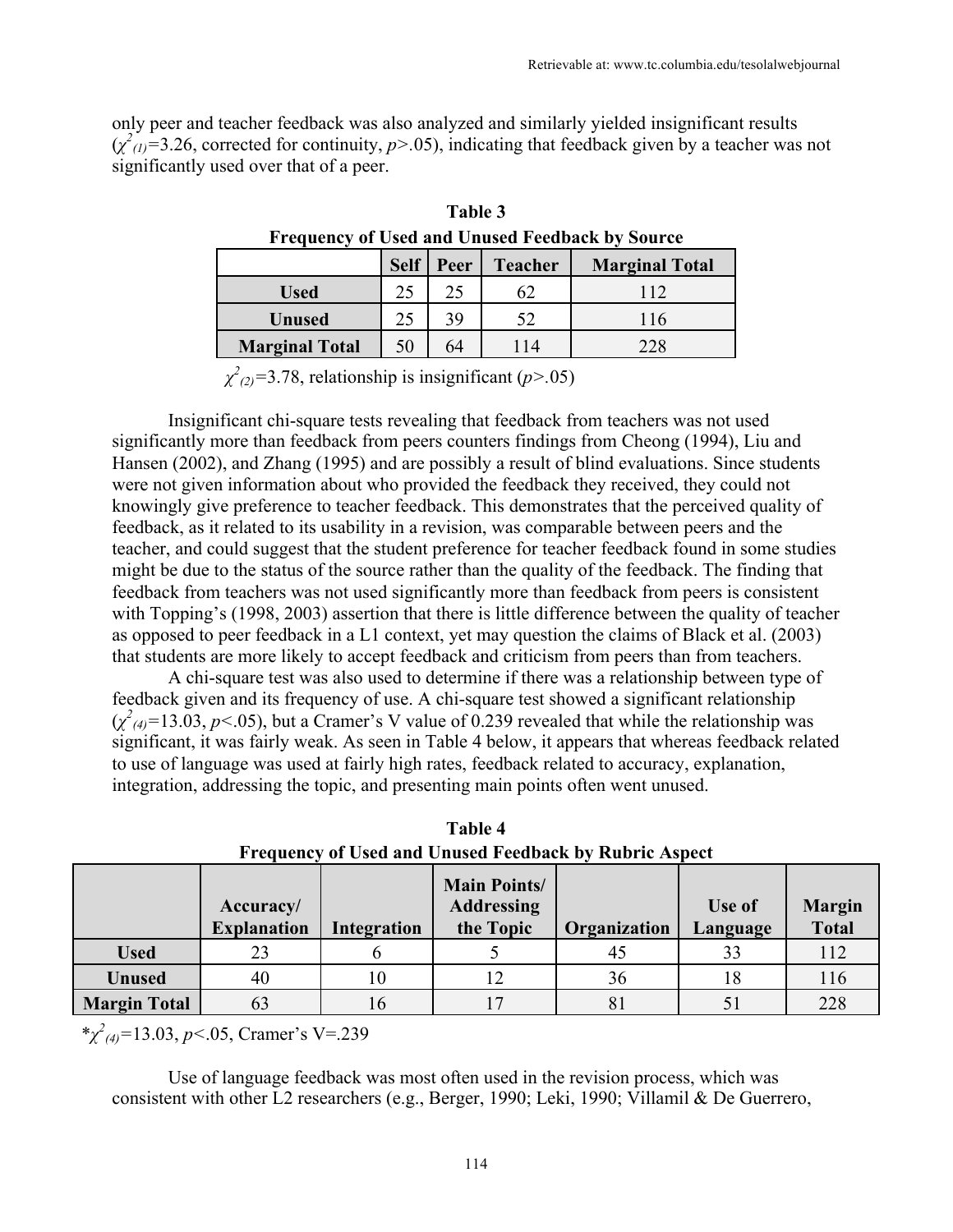1998) who have shown that students most often make surface-level changes. Conversely, feedback addressing further explaining or providing more detail in writing was often not used, perhaps because of the greater effort involved in adding new sentences. Similarly, the few pieces of feedback which pointed out flaws in the presentation of main points and addressing the topic, such as staying on topic and answering the given question, often required deeper structural revisions which most often went unused. Though revising the organization of an essay can also require deep structural change, and more than half of organizational feedback given was used in revisions, used organizational feedback most often related to the addition of transition words and expanding introductions and conclusions rather than deep structural changes.

The fact that no student made deep structural changes to his or her essay is not surprising. Student revisions were not re-scored, and while practicing the revision process is a fine class activity, the TOEFL tests do not measure one's ability to revise. The interest of these students in revising was therefore far lower than their interest in increasing the quality of their initial essays. It is possible, however, that if revisions had been scored again, more in-depth revisions would have been made.

Further chi-square tests were used to determine if the teacher and the students differed in the type of feedback they provided. A chi-square test run on the frequency counts in Table 5, seen below, indicated that students and teachers did significantly differ in the nature of the feedback they gave  $(\chi^2_{(4)}=10.66, p<.05)$ , though the strength of the relationship was quite weak (Cramer's V=.216). Unfortunately, further chi-square analysis separating student feedback into feedback given through self-assessment and peer-assessment was not possible because assumptions of expected counts were not met due to low amounts of feedback given in the areas of integration, presenting main points, and addressing the topic.

|                     | Accuracy/<br><b>Explanation</b> | Integration | <b>Main Points/</b><br><b>Addressing</b><br>the Topic | Organization | Use of<br>Language | <b>Margin</b><br><b>Total</b> |
|---------------------|---------------------------------|-------------|-------------------------------------------------------|--------------|--------------------|-------------------------------|
| <b>Student</b>      |                                 |             |                                                       | 44           | 30                 | 114                           |
| <b>Teacher</b>      |                                 |             |                                                       |              |                    | 114                           |
| <b>Margin Total</b> | 63                              | l 6         |                                                       | 81           |                    | 228                           |

**Table 5 Frequency of Source Feedback by Rubric Aspect** 

\**χ 2 (4)=*10.66, *p<*.05, Cramer's V=.216

The largest difference between teacher and student feedback was in the area of accuracy and explanation. The teacher provided twice as much feedback as the students did which asked for more elaboration and idea development. While other studies (e.g., Beason, 1993; Leki, 1990; Villamil & De Guerreo, 1998) have addressed use of language as a primary difference between teacher- and student-evaluation, finding that student evaluators focused more on language use than teachers, the difference seen in this study was not as strong in this area. It is notable, however, that while teacher feedback for use of language generally addressed issues such as consistency in verb tense, register, and pronoun reference, student feedback for use of language tended to point out typos, morphological errors, or more vaguely comment on the need for better grammatical structure and more sophisticated vocabulary.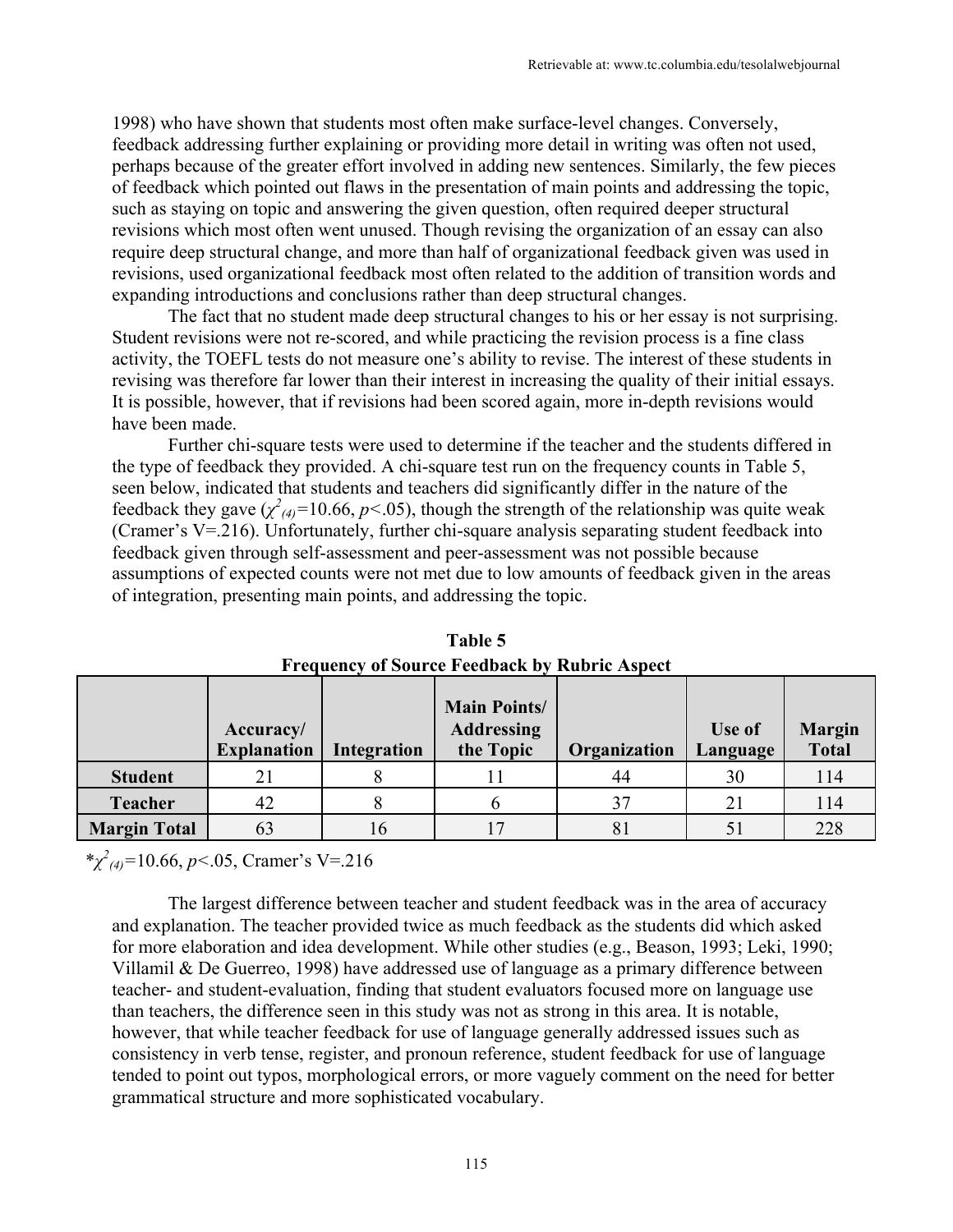Linear regression analysis was used on different types of feedback over the course of the study to see if, for example, peer-given feedback related to organization increased over the study, or if self-given feedback on language use decreased during the study. None of the results were statistically significant. While Liu (2013) found that students tended to follow their teacher's lead and align their comments with those of the teacher, the students in this study did not follow this trend. Perhaps due to the blind-review nature of the study and the fact that students could not knowingly differentiate between peer and teacher feedback, students concentrated feedback in different areas than the teacher and the rates of feedback given in different areas did not significantly change throughout the study.

Linear regression analysis was also run regarding the amount of unspecific feedback that students gave both to themselves and each other throughout the study. It was hoped that the unspecific feedback students gave would decrease as the study progressed, so linear regression analysis on the proportion of unspecific feedback as a part of all student feedback given was analyzed and charted, as seen below in Figure 2. While the amount and rate of unspecific feedback given by the students did decline, regression analysis indicated that it did not decline in a statistically significant manner. Given this promising trend, however, it is possible that a larger sample size would yield significant results.



Similarly, proportions of feedback use according to self, peer, and teacher sources were analyzed with linear regression analysis to determine if, for example, the use of self-given feedback increased during the study, or if the use of teacher-given feedback decreased. These regression analyses showed that proportions of feedback used by source were largely inconsistent through the study, and none of these regression analyses yielded statistically significant results.

Survey questions asking students to score how much they perceived their writing to have improved in each respective rubric area were analyzed. These Likert-scale items were converted on a scale from 0 to 5 points, with 0 being no improvement, and 5 being a great deal of improvement. As seen below in Table 6, mean scores for all rubric areas fell between 3, or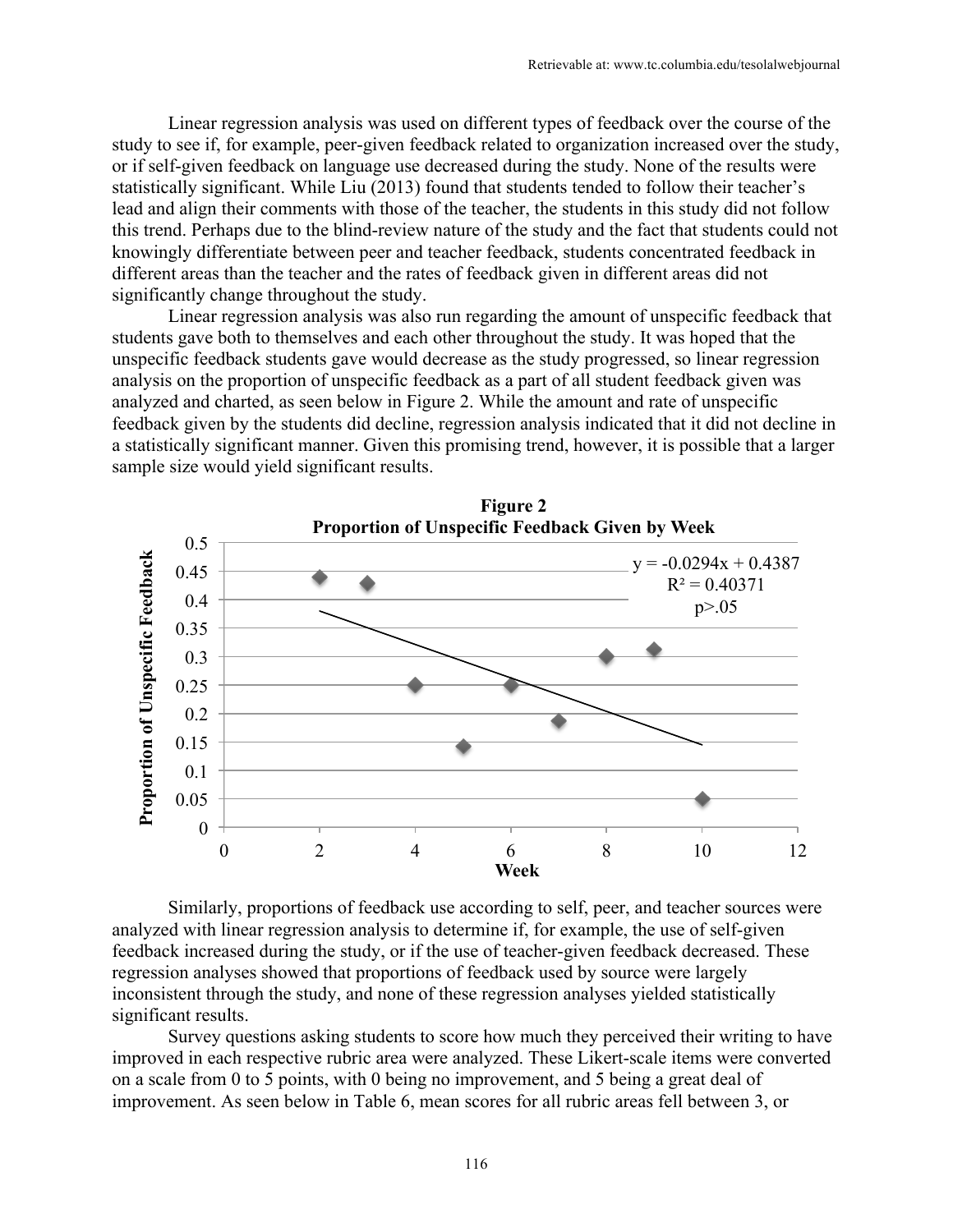somewhat improved, and 4, much improved. The highest means were in areas of addressing the topic ( $\bar{x}$ =3.83) and presenting main points ( $\bar{x}$ =3.67), while the lowest means were in the areas of accuracy ( $\bar{x}$ =3.00), integration ( $\bar{x}$ =3.33), and use of language ( $\bar{x}$ =3.33). Further repeatedmeasures ANOVA analysis revealed no significant difference  $(F_{(6,30)}=4.706, p>0.05)$  in the extent to which students perceived their abilities to have increased in different areas of the TOEFL writing rubric.

| Area of Improvement                | Mean | Median | St. Dev |
|------------------------------------|------|--------|---------|
| Organization                       | 3.50 | 3.50   | 1.05    |
| Use of Language                    | 3.33 | 3.50   | 1.21    |
| Accuracy                           | 3.00 | 3.00   | 1.10    |
| <b>Explanation and Elaboration</b> | 3.50 | 3.50   | 0.55    |
| Addressing the Topic               | 3.83 | 3.50   | 0.98    |
| <b>Presenting Main Points</b>      | 3.67 | 4.00   | 1.51    |
| Integration                        | 3.33 | 3.00   | 0.52    |

| Table 6                                                                         |
|---------------------------------------------------------------------------------|
| <b>Descriptive Statistics for Perceived Level of Improvement by Rubric Area</b> |

Survey questions asking students to score their attitudes regarding peer- and selfassessment were then analyzed. These Likert-scale items were converted on a scale from 0 to 4 points, with 0 being not at all, and 4 being a lot. As shown in Table 7 below, student attitudes were more favorable toward peer-assessment than toward self-assessment. A further t-test revealed that students liked peer-assessment significantly more than self-assessment (*t*(5)=2.712,  $p<.05$ ) and that they perceived that they had learned significantly more from peer-assessment than from self-assessment  $(t(5)=2.739, p<0.05)$ . Though mean scores for the extent to which students felt peer-/self-assessment helped their revision process, and student confidence and comfort in assessing peers/themselves were higher for peer-assessment than for self-assessment, these differences did not reach statistical significance. Despite the fact that students responded more favorably to peer-assessment, 67% of students still felt that self-assessment helped their writing.

| Table 7                                                                                |
|----------------------------------------------------------------------------------------|
| <b>Descriptive Statistics of Student Attitudes Regarding Peer- and Self-Assessment</b> |

| Peer-Assessment                                 |      |        |           | Self-Assessment                                   |      |        |           |
|-------------------------------------------------|------|--------|-----------|---------------------------------------------------|------|--------|-----------|
| <b>Survey Question</b>                          | Mean | Median | <b>SD</b> | Mean<br><b>Survey Question</b>                    |      | Median | <b>SD</b> |
| Liked Peer-Assessment                           | 3.50 | 3.50   | 0.55      | Liked Self-Assessment                             | 2.67 | 3.00   | 1.03      |
| Felt peer-assessment<br>helped revision process | 3.67 | 4.00   | 0.52      | Felt self-assessment<br>helped revision process   | 3.00 | 3.50   | 1.26      |
| Learned something<br>from peer-assessment       | 3.67 | 4.00   | 0.52      | Learned something<br>from self-assessment         | 2.67 | 3.00   | 1.03      |
| Felt comfortable<br>assessing peers             | 3.50 | 3.50   | 0.55      | Felt comfortable<br>assessing themselves          | 3.17 | 3.00   | 0.41      |
| Felt confident in ability<br>to assess peers    | 3.00 | 3.00   | 0.89      | Felt confident in ability<br>to assess themselves | 2.67 | 2.50   | 0.82      |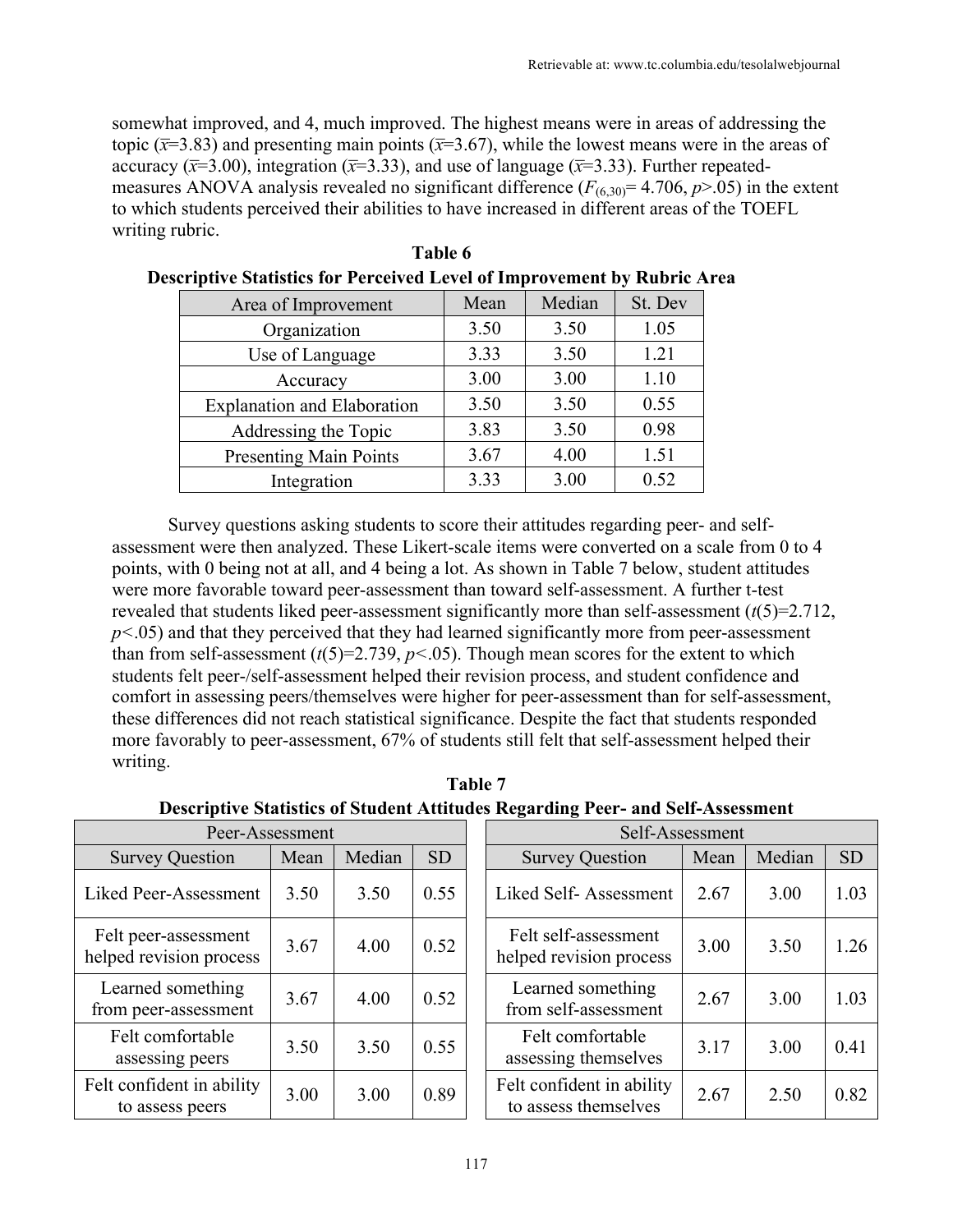Even though all students felt that peer-assessment helped their writing, half the students commented that they questioned the correctness of peer feedback; a Russian student mentioned that "some peer grammar corrections were wrong" while another Turkish student questioned "how would I know that my peer's evaluation is correct?" These concerns echoed those felt by the students in Foley's (2013) study and have certainly been heard before from other researchers and classroom teachers; despite some negative aspects of peer-assessment, however, many positive aspects also emerged.

While students in Foley's (2013) study believed peer-assessment was more valuable for the peer assessor than for the person being assessed, students in the present study did not believe as such. Students in the present study were equally divided between those who thought peerevaluation was more beneficial to the one who received it, and those who thought it was equally beneficial to both parties. Though no students thought that peer-evaluation was more beneficial for the one who gave the feedback, the survey responses showed that students valued both giving and receiving feedback. A German student commented that "it was nice to read another essay on the same topic and compare my ideas with the peer's," and another Turkish student remarked that peer-assessment forced her to "see the positive and the negative points, to score them, and to try to see grammar errors in somebody's essay." Some students mentioned noticing peer language, one German student indicating that she "noticed mistakes [in others' essays] that I want to prevent in the future, and good expressions that I want to use in the future," while another Turkish student said he "tried to use idioms, words, and sentences that my friends used and I liked." Those who commented on the value of receiving peer feedback said they enjoyed seeing their own mistakes from someone else's perspective and that they were able to realize the weak points in their writing and correct many of their grammatical errors. Others commented that they were able to turn peer feedback into better writing, most notably through better organization and elaboration of ideas.

Though studies have cited problems with peer-assessment with respect to leniency or low variance in scoring (e.g., MacLeod, 1999; Matsuno, 2009) and discomfort with assessing peers (e.g., Topping, Smith, Swanson, & Elliot, 2000), students in this study had no problem with peer-assessment. They reported feeling comfortable assessing their peers and, though the scores peers gave were consistently higher than the scores of the teacher, they were correlated with teacher scores, a finding consistent with Saito and Fujita's (2004) study. As Zhao (1998) also explained, blind peer review (i.e., the fact that writers did not know who their reviewers were, and reviewers did not know whose essays they were evaluating) may have been contributing factors in student comfort with the peer-assessment process.

Survey data also revealed that more than half of the students who completed the survey explicitly mentioned the value of using and becoming familiar with the TOEFL writing rubrics in both peer- and self-assessment. A Japanese student mentioned the value of checking her essays with the rubrics, and others similarly noted that a benefit was noticing different aspects of good essays by assessing them through the rubrics.

Students were also asked about the quality of their reviewers and themselves as reviewers. Although students felt their peers were better reviewers than themselves, as seen in Table 8 below, a t-test showed that this difference was not significant  $(t=1.168, p>0.05)$ .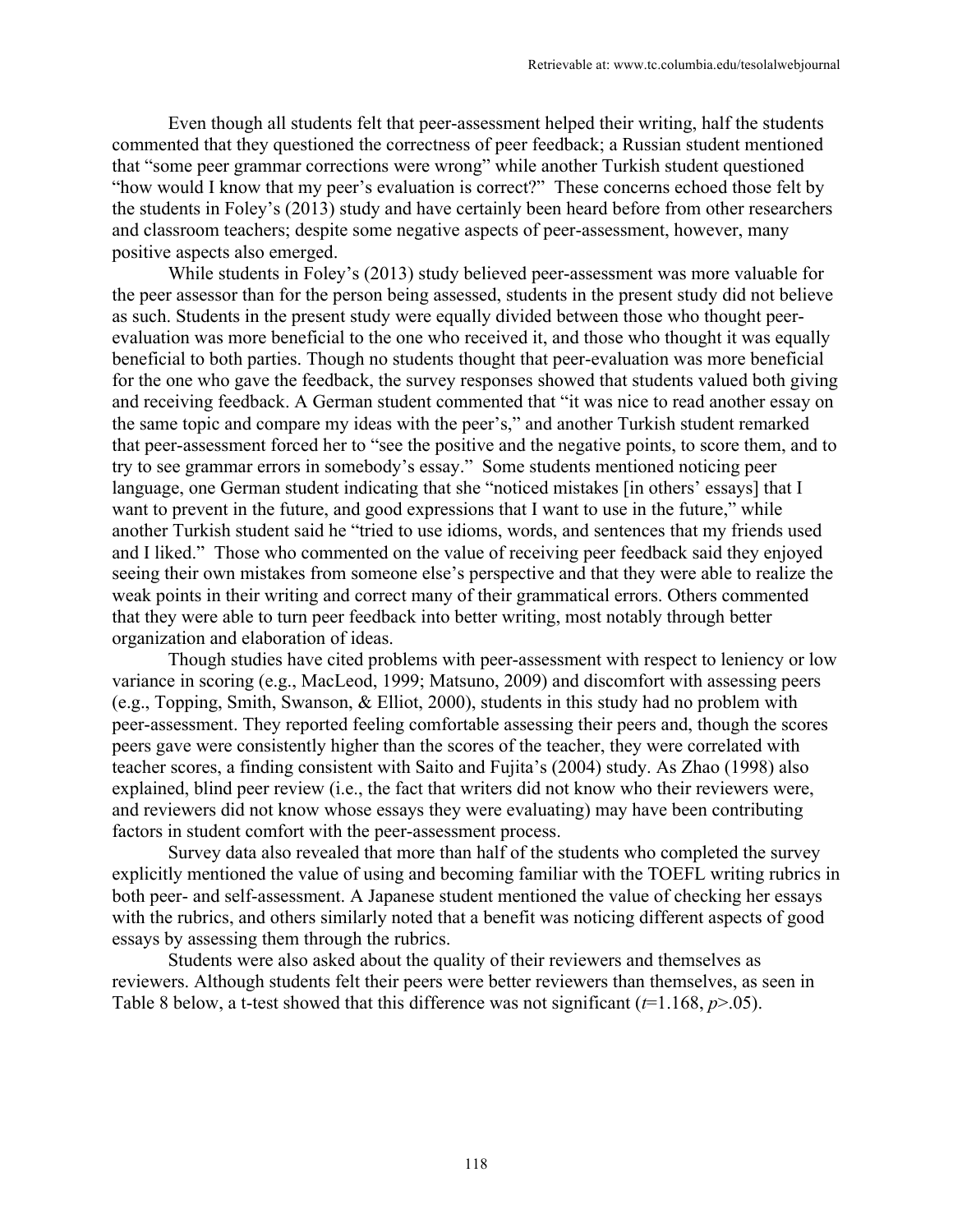| <b>Survey Question</b>                                      | Mean | Median | <b>SD</b> |
|-------------------------------------------------------------|------|--------|-----------|
| Felt your peers were good and<br>reliable reviewers         | 3.67 | 4.00   | 0.52      |
| Felt you were a good and<br>reliable reviewer to your peers | 3.17 | 3.00   | 0.75      |

**Table 8 Descriptive Statistics of Student Attitudes Regarding Reviewer Quality**

Additional survey data showed that most students (83%) thought that all or most of the peer feedback they received was of good quality and that the feedback they received from peers was more helpful than the feedback they received from themselves during self-assessment. Only 17% of students thought the feedback they received during self-assessment was as helpful as the feedback they received from peers.

Some interesting findings emerged in the survey with respect to the most and least helpful types of feedback, and how students perceived their writing to have improved. While Liu and Hansen (2002) found that teachers perceive the most helpful comments in peer-assessment to be those addressing global issues such as organization, students in this study disagreed, at least ostensibly. In this study, 67% of students cited organization as the least helpful type of feedback and 83% claimed that the feedback they most frequently did not use was either explanation or organization. Interestingly, however, explanation and organization were explicitly mentioned by half of the students as specific ways in which their writing improved. Furthermore, organization received more feedback than any other category and accounted for 35.1% of all feedback given, and explanation and organization together accounted for over 63% of all substantive given feedback, as previously presented in Table 5. Mean scores for improvement in the areas of explanation and organization, however, as previously shown in Table 6, were not particularly lower or higher than other rubric areas. In contrast, while mean scores for presenting main points and addressing the topic were highest in the group, these two categories only accounted for 7.5% of all feedback given. Furthermore, there was no mention of either presenting main points or addressing the topic in student responses answering the question of how they thought their writing improved over the course of the study. Though 83% of students thought use of language was the most helpful type of feedback, and it had the highest rate of use among all rubric aspects, the mean improvement score for use of language ranked behind four other types of feedback. These are interesting findings because they may be showing some disconnect between feedback that is given, feedback that is used, feedback that is perceived to be helpful, and perceived writing improvement.

These findings could indicate that, at least with these students, even though feedback was not used and not perceived to be useful, it may have still been capable of improving writing, or at least the perception of writing improvement. This could be evidence of the "sleeper effects" that Topping (2009) indicated were possible with peer- and self-assessment, or these results might indicate that more heavily used feedback, such as use of language, may not influence the perception of increased ability in that respective rubric area. It is possible that some feedback, instead of having a more immediate effect that can be seen in a revision, has a more delayed effect and latent quality. A larger study using an analytic rubric might shed more light on this phenomenon.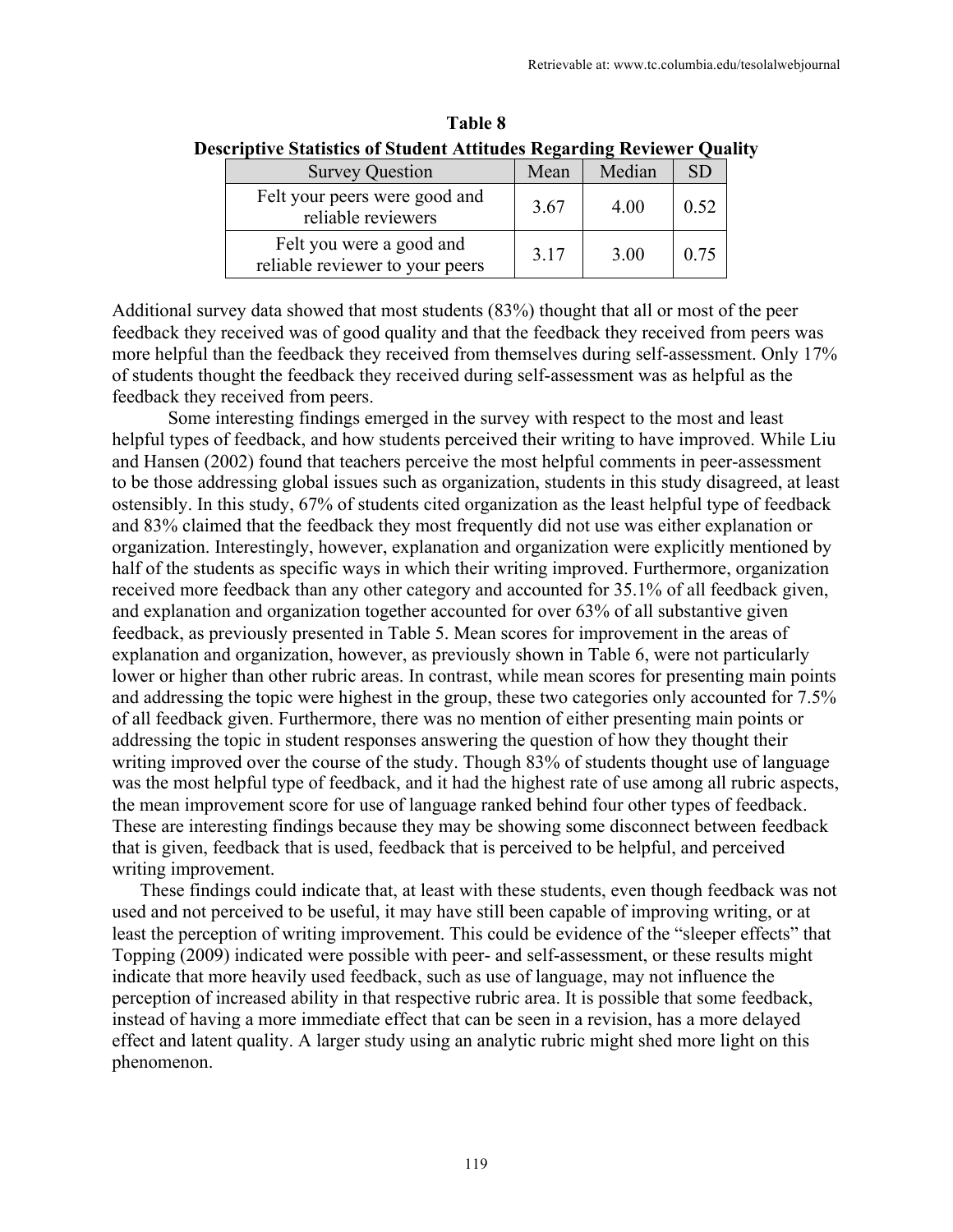#### **CONCLUSIONS**

Conclusions about the results of this study must be made extremely cautiously as the small sample size and student demographic are certainly not generalizable to all ESL or EFL students. Still, this small study can provide a glimpse into how students respond to different types of feedback.

The first research question in this study was: What is the nature of feedback source and feedback use among self-given feedback and blind peer- and teacher-given feedback? Findings revealed that students in this study did not choose to use teacher feedback significantly more than feedback from themselves or their peers. This is a likely result of the blind review process and the fact that students could not knowingly discriminate between feedback received from the teacher and feedback from a peer. Students did, however, give different types of feedback than the teacher, as the teacher gave much more explanation, elaboration, and accuracy feedback than the students. Students also used feedback differently, as they tended to favor feedback related to use of language and neglect feedback related to explanation, elaboration, accuracy, presenting main points, addressing the topic, and integration. The type of feedback students used and the amount of feedback they used by source did not change through the study.

The second research question in this study was: What is the nature of student perception of improvement as it relates to rubric areas, self-given feedback, and blind peer- and teachergiven feedback? Findings showed that although overall scores on essays did not significantly rise, students did perceive their abilities to have increased both overall and in each area of the scoring rubric. Students also responded more positively to peer-assessment than self-assessment and mentioned that both giving and receiving peer-assessment was beneficial to their writing, though they were more confident in the abilities of their peers than in their own. Surprisingly, students also perceived their abilities to have increased even in areas in which the feedback they received was not used and not regarded as useful. Students also gave the most feedback dealing with organization, the type of feedback that most students thought was the least helpful. Conversely, the highest perceived gains were in areas which accounted for the lowest amounts of feedback given.

More studies, perhaps ones using analytic rubrics, would be useful to understand the complexities of how different feedback is perceived, used, and related to writing improvement according to specific rubric areas. Additionally, further studies separating the effects of giving and receiving feedback could provide more insight into the complexities of peer-assessment.

#### **REFERENCES**

- Ballantyne, R., Hughes, K., & Mylonas, A. (2002). Developing procedures for implementing peer assessment in large classes using an action research process. *Assessment & Evaluation in Higher Education, 27*(5), 427–441.
- Beason, L. (1993). Feedback and revision in writing across the curriculum classes. *Research in the Teaching of English, 27*, 395-422.

Berger, V. (1990). The effects of peer and self feedback. *The CATESOL Journal, 3*, 21-35.

Birjandi, P., & Hadidi Tamjid, N. (2012). The role of self, peer and teacher assessment in promoting Iranian EFL learners' writing performance. *Assessment & Evaluation in Higher Education*, *37*(5), 513–533.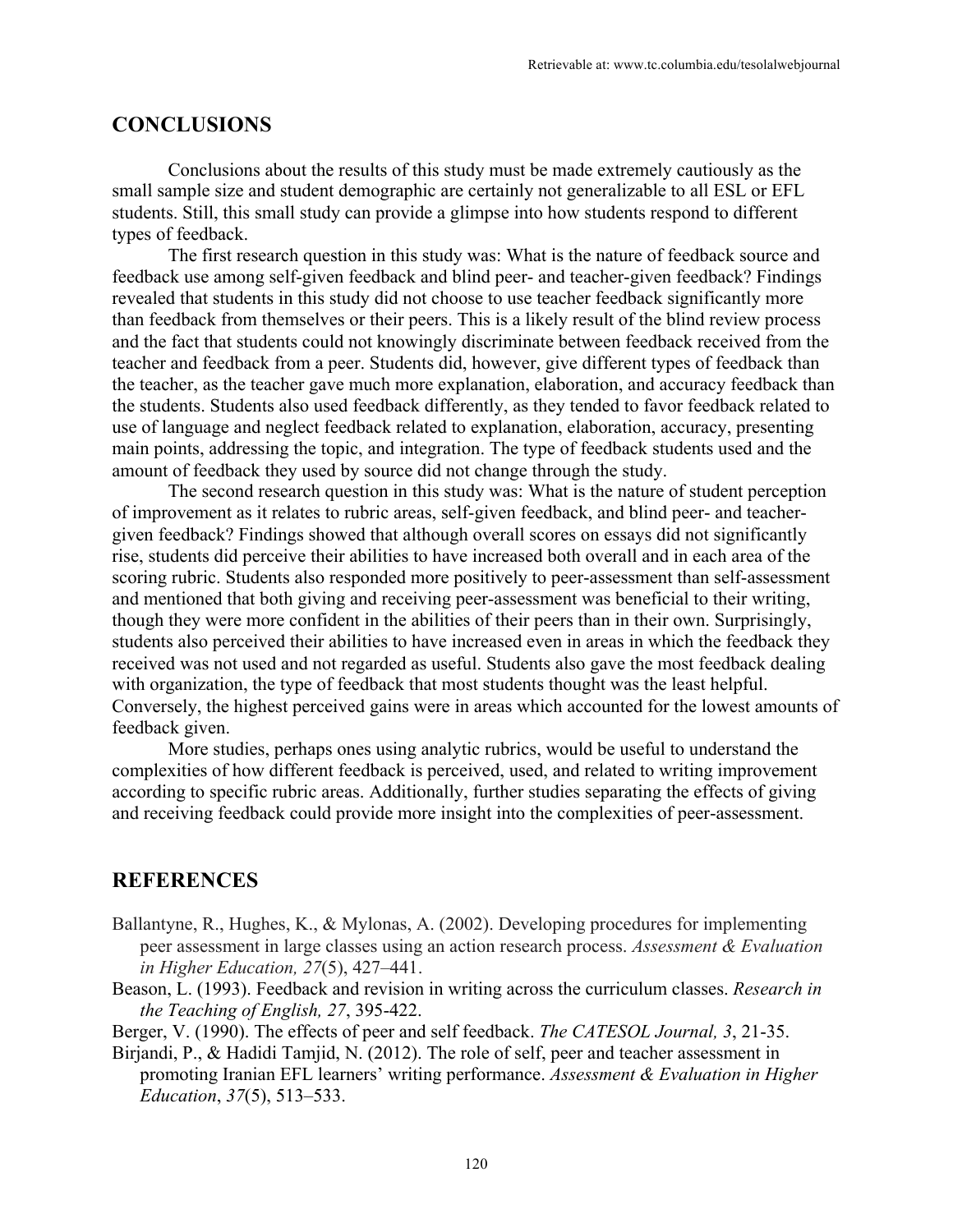- Black, P., Harrison, C., Lee, C., Marshall, B., & William, D. (2003). *Assessment for learning: Putting it into practice*. Maidenhead, England: Open University Press.
- Black, P., Harrison, C., Lee, C., Marshall, B., & Wiliam, D. (2004). Working inside the black box: Assessment for learning in the classroom. *Phi Delta Kappan, 86*(1), 8–21.
- Black, P., & Wiliam, D. (1998). *Inside the black box: Raising standards through classroom assessment*. London, England: GL Assessment.
- Bloom, B. S., Hastings, J. T., & Madaus, G. F. (Eds.). (1971). *Handbook of formative and summative evaluation of student learning*. New York: McGraw-Hill.
- Breland, H., Bridgeman, B., & Fowles, M. E. (1999). Writing assessment in admission to higher education: Review and framework (ETS Research Rep. No. 99-03). Princeton, NJ: ETS.
- Chamot, A. U., & O'Malley, J. M. (1994). *The CALLA handbook: Implementing the cognitive language learning approach*. Reading, MA: Addison Wesley.
- Cheong, L. K. (1994). Using annotation in a process approach to writing in a Hong Kong classroom. *TESL Reporter, 27*(2), 63-73.
- Cizek, G. J. (2010). An introduction to formative assessment: History, characteristics, and challenges. In H. L. Andrade and G. J. Cizek (Eds.), *Handbook of formative assessment* (pp. 3-17). New York: Routledge.
- Cho, K., & MacArthur, C. (2010). Student revision with peer and expert reviewing. *Learning and Instruction, 20*(4), 328-338.
- Connor, U., & Asenavage, K. (1994). Peer response groups in ESL writing classes: How much impact on revision? *Journal of Second Language Writing, 3*(3), 257-276.
- Council of Europe. (1981). *Modern languages (1971–1981)*. Strasbourg, France: Council of Europe.
- Council of Europe. (1988). *Evaluation and testing in the learning and teaching of languages for communication*. Strasbourg, France: Council of Europe.
- Educational Testing Service. (2011). Reliability and comparability of TOEFL iBT scores. *TOEFL iBT Research, 1*(3). Retrieved from http://www.ets.org/s/toefl/pdf/toefl\_ibt\_ research s1v3.pdf
- Elbow, P. (1973). *Writing without teachers*. New York, NY: Oxford University Press.
- Falchikov, N., & Boud, D. J. **(**1989). Student self-assessment in higher education: A metaanalysis. *Review of Educational Research, 59*(4), 395–430.
- Foley, S. (2013). Student views of peer assessment at the International School of Lausanne. *Journal of Research in International Education, 12*, 201-213. doi: 10.1177/1475240913509766
- Hansen Edwards, J. G. (2014). Peer assessment in the classroom. In A. J. Kunnan (Ed.), *The companion to language assessment* (pp.1-21). Hoboken, NJ: John Wiley & Sons. doi: 10.1002/9781118411360.wbcla002
- Hyland, K., & Hyland, F. (2006). *Feedback in second language writing: Contexts and issues*. Cambridge, England: University Press.
- Jacobs, G., & Zhang, S. (1989). Peer feedback in second language writing instruction: Boon or bane? Paper presented at the Annual Meeting of the American Educational Research Association, March 27-31. San Francisco, CA.
- Leki, I. (1990). Potential problems with peer responding in ESL classes. *The CATESOL Journal, 3*, 5-19.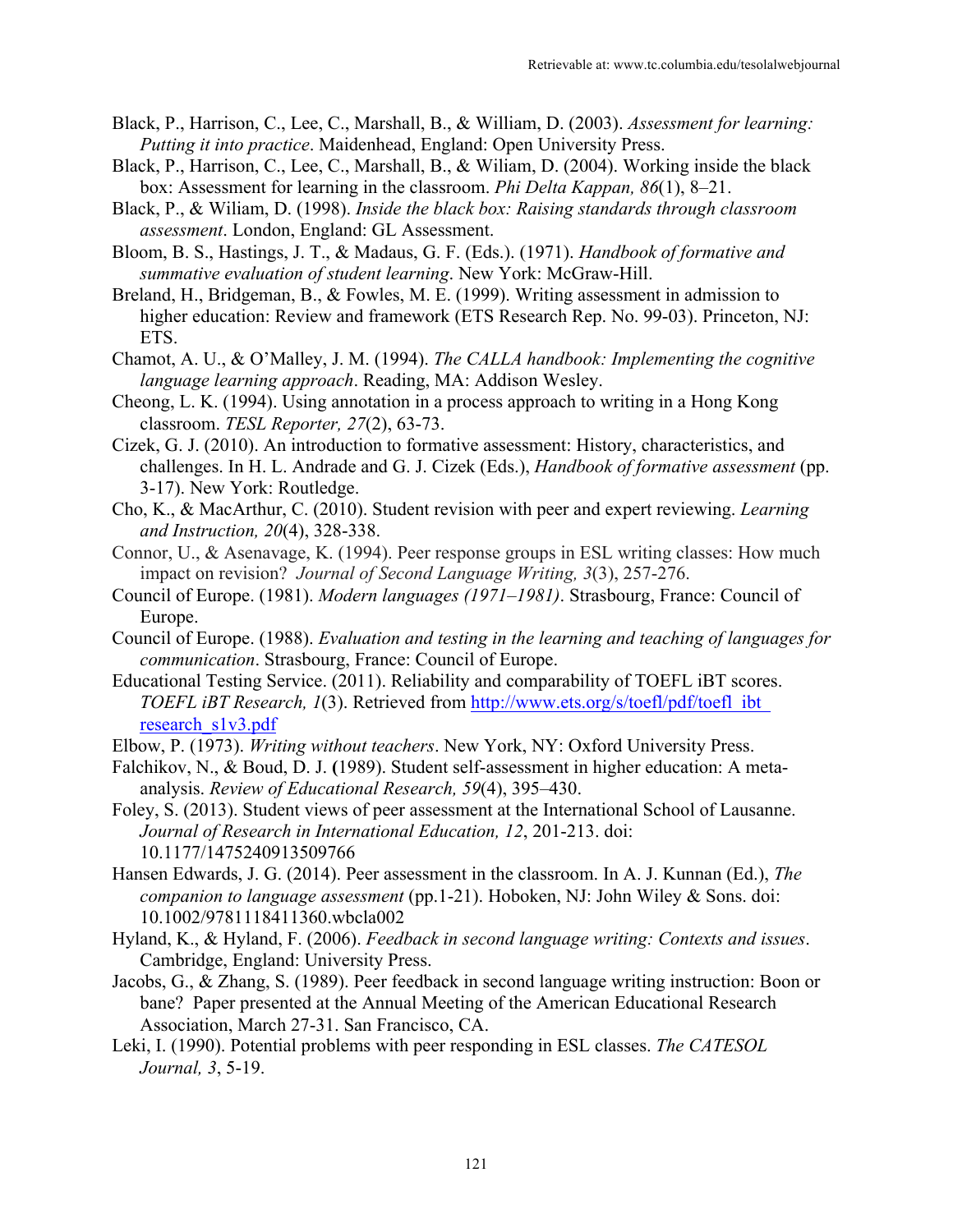- Lindblom-Ylänne, S., Pihlajamäki, H., & Kotkas, T. (2006). Self-, peer-, and teacherassessment of student essays. *Active Learning in Higher Education, 7*(1), 51-62. doi: 10.1177/1469787406061148
- Liu, J. (1997). A comparative study of ESL students' pre-/post conceptualizations of peer review in L2 composition. Paper presented at the  $31<sup>st</sup>$  annual TESOL convention, March 11-15, Orlando, FL.
- Liu, J. (2013). Peer response in second language writing. In C. A. Chapelle (Ed.), *The encyclopedia of applied linguistics* (pp. 1-5). Oxford, England: Blackwell. doi: 10.1002/9781405198431.wbeal0902
- Liu, J., & Hansen, J. (2002). *Peer response in second language writing classrooms*. Ann Arbor: University of Michigan Press.
- London, M., & Tornow, W. W. (1998). 360-degree feedback: More than a tool! In W. W. Tornow, M. London, & CCL Associates (Eds.), *Maximizing the value of 360-degree feedback: a process for successful individual and organizational development* (pp. 1-8). San Francisco, CA: Jossey-Bass.
- Lu, R. L., & Bol, L. (2007). A comparison of anonymous versus identifiable e-peer review on college student writing performance and the extent of critical feedback. *Journal of Interactive Online Learning, 6*(2), 100−115.
- Luoma, S. (2013). Self-Assessment. In C. A. Chapelle (Ed.), *The encyclopedia of applied linguistics* (pp*.* 1-5). Blackwell. doi: 10.1002/9781405198431.wbeal1060
- MacArthur, C. A. (2007). Best practice in teaching evaluation and revision. In S. Graham, C. MacArthur, & J. Fitzgerald (Eds.), *Best practice in writing instruction* (pp. 141-162). New York: Guilford.
- MacLeod, L. (1999). Computer-aided peer review of writing. *Business Communication Quarterly, 62*(3), 87-94.
- Matsuno, S. (2009). Self-, peer-, and teacher-assessments in Japanese university EFL writing classrooms. *Language Testing, 26*(1), 75-100. doi: 10.1177/0265532208097337
- Nelson, G. L., & Carson, J. G. (1998). ESL students' perceptions of effectiveness in peer response groups. *Journal of Second Language Writing, 7*(2), 113-131.
- Oscarson, M. (2014). Self-Assessment. In A. J. Kunnan (Ed.), *The companion to language assessment* (pp. 712-729). Hoboken, NJ: John Wiley & Sons.
- Saito, H. & Fujita, T. (2004). Characteristics and user acceptance of peer rating in EFL writing classrooms. *Language Teaching Research, 8*(1), 31-54. doi: 10.1191/1362168804lr133oa
- Sullivan, K., & Hall, C. (1997). Introducing students to self-assessment. *Assessment and Evaluation in Higher Education, 22*(3), 289–305.
- Topping, K. J. (1998). Peer assessment between students in college and university. *Review of Educational Research, 68*(3), 249–276.
- Topping, K. J. (2003). Self and peer assessment in school and university: Reliability, validity and utility. In M. S. R. Segers, F. J. R. C. Dochy, & E. C. Cascallar (Eds.), *Optimizing new modes of assessment: In search of qualities and standards* (pp. 55–87). Dordrecht, The Netherlands: Kluwer Academic.
- Topping, K. J. (2005). Trends in peer learning. *Educational Psychology, 25*(6), 631–645. doi: 10.1080/01443410500345172
- Topping, K. J. (2009). Peer assessment. *Theory Into Practice, 48*, 20-27. doi: 10.1080/00405840802577569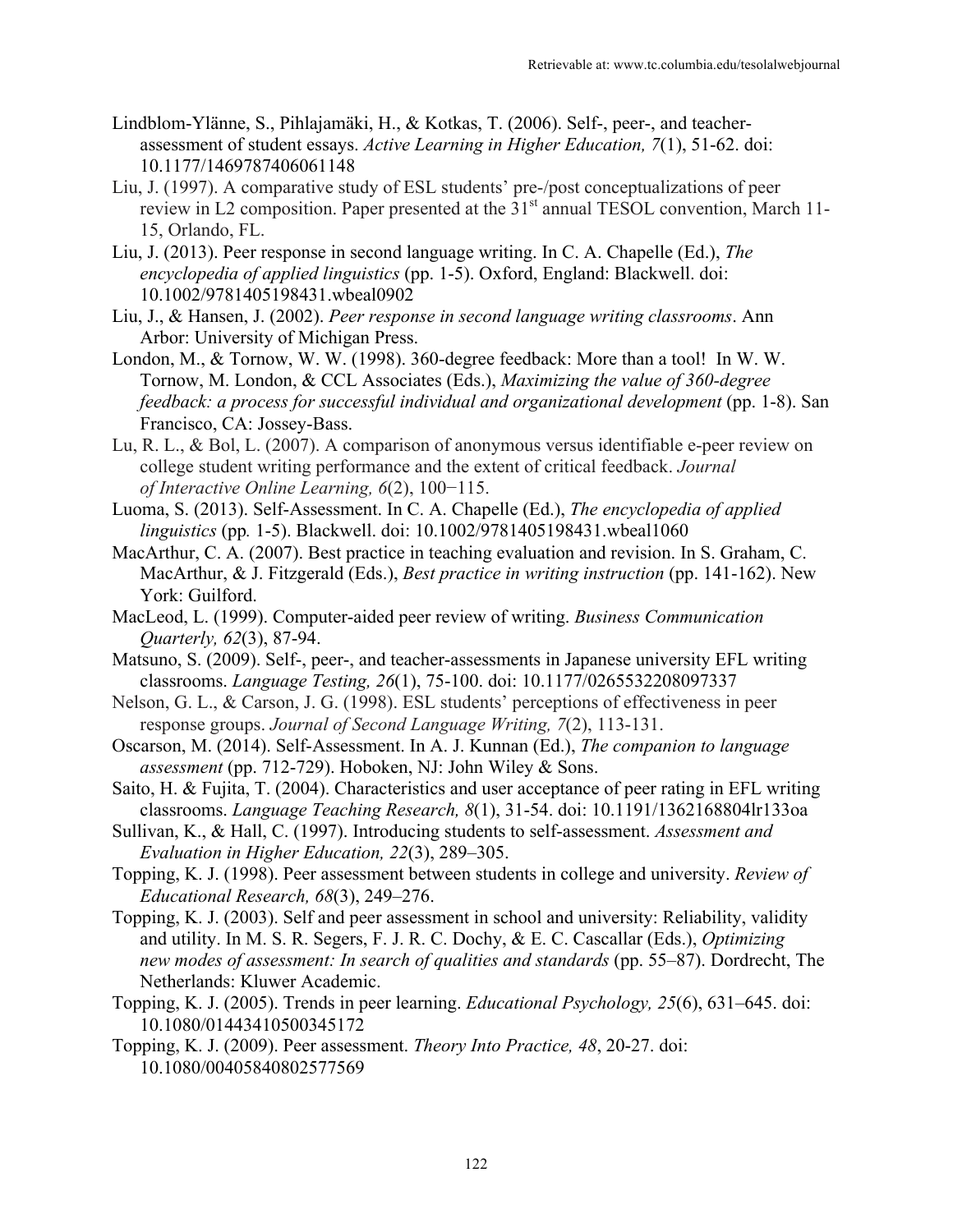- Topping, K. J., & Ehly, S. (Eds.). (1998). *Peer-assisted learning*. Mahwah, NJ: Lawrence Erlbaum Associates.
- Topping, K. J., Smith, E. F., Swanson, I., & Elliot, A. (2000). Formative peer assessment of academic writing between postgraduate students. *Assessment & Evaluation in Higher Education, 25*(2), 149-169. doi: 10.1080/713611428
- Villamil, O. S., & De Guerrero, M. C. M. (1998). Assessing the impact of peer revision on L2 writing. *Applied Linguistics, 19*(4), 491–514.
- Weaver, M. E. (1995). Using peer response in the classroom: Students' perspectives. *Research and Teaching in Developmental Education, 12,* 31–37.
- Yagelski, R. P. (1995). The role of classroom context in the revision strategies of student writers. *Research in the Teaching of English, 29*(2), 216-238.
- Zhang, S. (1995). Reexamining the affective advantage of peer feedback in the ESL writing class. *Journal of Second Language Writing, 4*(3), 209-222.
- Zhao, Y. (1998). The effects of anonymity on computer-mediated peer review. *International Journal of Educational Telecommunication, 4*(4), 311−345.

## **APPENDIX A**

## **Self-Evaluation Form Independent Tasks**

After you complete your essay, please read it and complete the following questions:

TOEFL scores for the Independent Writing task are based on the following aspects of writing: Addressing the topic—(the extent to which the question was answered fully and completely) **Organization—(the extent to which the ideas logically progress and connect to each other) Explanation and elaboration–(the extent to which there were enough details to fully explain** the position)

**Use of language**—(the extent to which grammar or vocabulary were used correctly)

- 1) In your opinion, which of these aspects is the strongest in your essay? (please choose only one)
- 2) In your opinion, which of these aspects is the weakest in your essay? (please choose only one)
- 3) Using the rubric for Independent Tasks, which score (from 0-5) would you give yourself?

4) Please provide one or two specific examples of how your essay can be improved. NOTE: This does NOT mean "what are some general things that can be done to become a better writer?" (such as *read more* or *increase my vocabulary*) it more closely means "what's wrong with this specific essay, and what can I do about it?" (such as *give more examples in the second paragraph* or *make the introduction clearer*)

- 1)
- 2)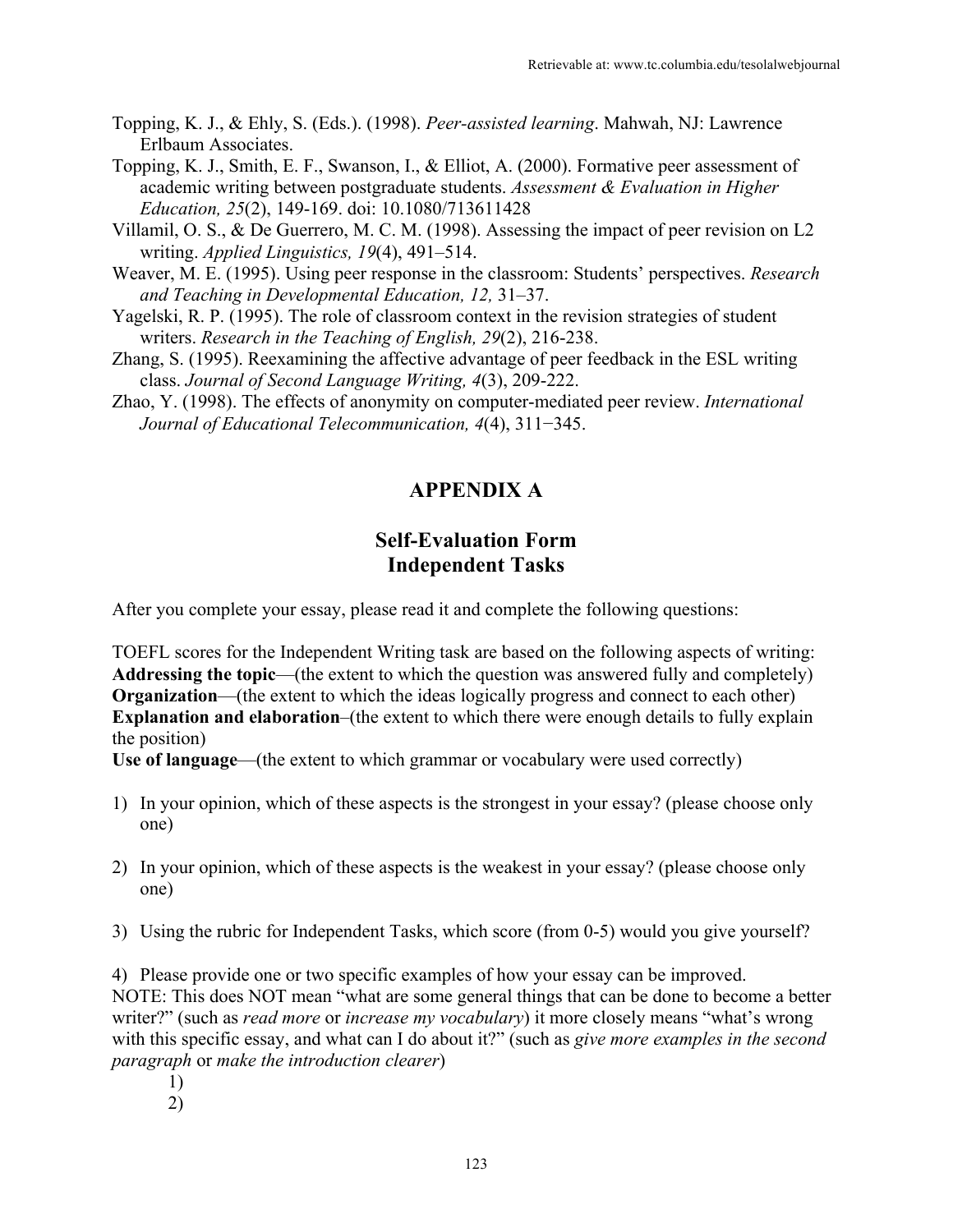## **APPENDIX B**

## **Peer-Evaluation Form Integrated Tasks**

After you read the essay, please complete the following questions:

**Presenting main points—(the extent to which important and relevant information is selected) Accuracy**—(the extent to which the main points are presented coherently and accurately) **Integration**—(the extent to which the information in the reading is presented in relation to the information in the lecture)

**Organization**—(the extent to which the ideas logically progress and connect to each other) Use of language—(the extent to which grammar or vocabulary were used correctly)

In your opinion, which of these aspects is the strongest in this person's essay? (please choose only 1)

In your opinion, which of these aspects is the weakest in this person's essay? (please choose only 1)

Using the rubric for Integrated Tasks, which score (from 0-5) would you give this person?

Did you notice any grammar mistakes in this person's essay? If so, what kind of mistakes?

Please provide one or two specific examples of how this person's essay can be improved. NOTE: This does NOT mean "what are some general things that can be done to become a better writer?" (such as *read more* or *increase my vocabulary*) it more closely means "what's wrong with this specific essay, and what can he/she do about it?" (such as *give more examples in the second paragraph* or *make the introduction clearer*)

1)

2)

## **APPENDIX C**

## **Revision Evaluation Form**

First, cut and paste your original essay here:

Now, go back and revise things in your essay. Please either use the Track Changes feature (under the Review tab in MS Word), or use a different color for things that you change, like this:

I thinks parents are the better best teachers. I think this because parents are the first people who know you and because they raise you. They are the first people who teach you right from wrong and who love you for many years before you ever go to school. In this essay I will explain why parents are the best teachers.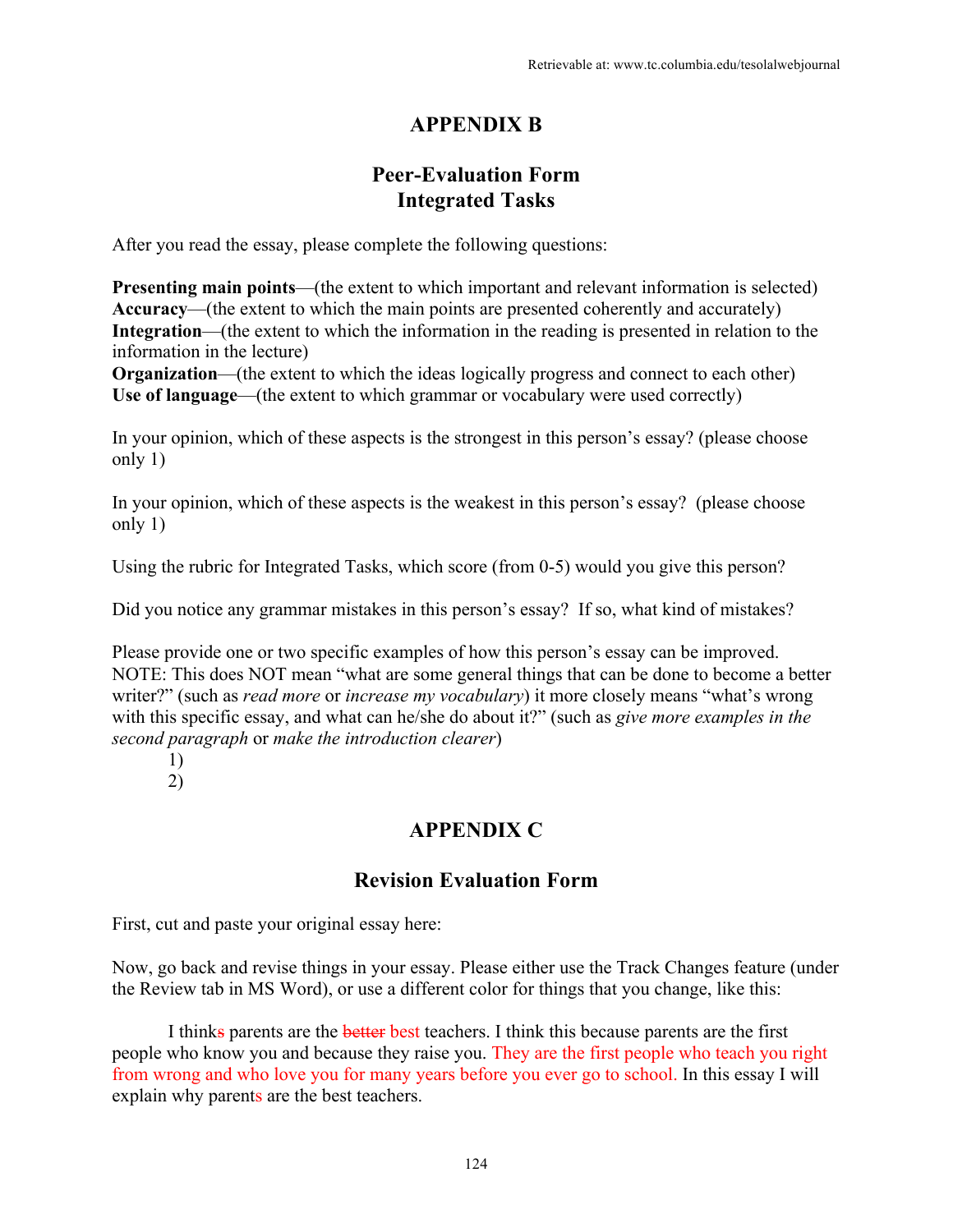Second, as you change things in your essay, cut (or copy) and paste the feedback that you used into the appropriate boxes. Things that you change in your essay that help it go under #1.

Lastly, when you finish, look at the feedback you didn't use and decide why you didn't use that feedback. If you thought it was good, but you just didn't use it, put it under #2. If you thought it wasn't good feedback and wouldn't help your essay, put it under #4. Please include feedback from your self-evaluation as well as feedback from others in the form below.

1) Feedback that I thought was good, and I incorporated it into my revision: (Liked and used)

2) Feedback that I thought was good, but I didn't incorporate it into my revision: (Liked but didn't use)

3) Feedback that I thought was not very good, but I still incorporated it into my revision: (Didn't like but used)

4) Feedback that I thought was not very good, and I didn't incorporate it into my revision (Didn't like and didn't use)

Other comments:

# **APPENDIX D**

## **Student Survey**

*At the end of your first essay each week, you were asked to complete a self-evaluation. The selfevaluation asked you to indicate a positive point, a negative point, a score, and ways to improve. This section will ask you about your experience with self-assessment.*

- 1. What were the positive aspects of doing self-assessment?
- 2. What were the negative aspects of doing self-assessment?
- 3. Do you feel that self self-assessment helped your writing?
- 4. If you answered yes to the previous question, How or in what ways do you feel your writing improved because of self-assessment?

*After you submitted your essay, you received a peer's essay and were asked to review it. The peer evaluation asked you to indicate a positive point, a negative point, a score, grammar errors, and ways to improve. This section will ask you about your experience with giving peer-assessment.*

- 5. What were the positive aspects of giving peer-assessment?
- 6. What were the negative aspects of giving peer-assessment?
- 7. Do you feel that peer-assessment helped your writing?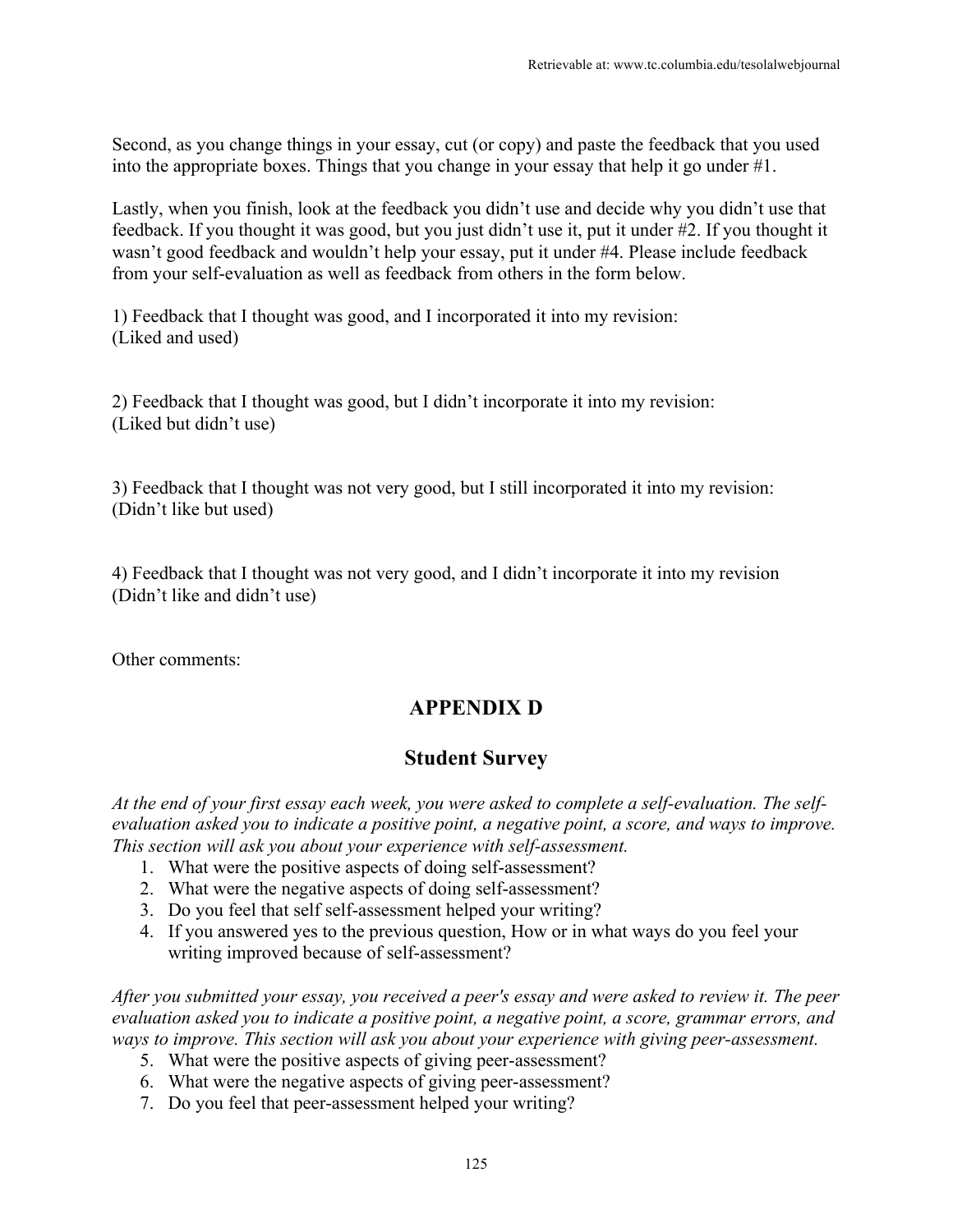8. If you answered yes to the previous question, How or in what ways do you feel your writing improved because of giving peer-assessment?

## *After you reviewed a peer's essay, you received feedback from a peer, the teacher, and your selfevaluation. In this section, please answer questions about the feedback you received.*

- 9. Describe the quality/helpfulness of the feedback you received.
- 10. Was the feedback you received from peers generally more/equally/ or less helpful compared to the feedback you gave yourself in your self-evaluations? [If you thought peers gave you better feedback than your self-evaluation, choose more helpful; if you thought they were about the same, choose equally helpful; if you thought your self-assessments were better than peer feedback, choose less helpful]
- 11. What type of feedback did you find most useful in your revision process? example: language, elaboration, organization, integration, main points
- 12. What type of feedback did you find least useful? example: language, elaboration, organization, integration, main points

### *After you received feedback, you were asked to revise your original essay. This section will ask about your experience revising your essay.*

- 13. What type of feedback did you usually use in your revision? example: language, elaboration, organization, integration, main points
- 14. What type of feedback did you usually NOT use in your revision? example: language, elaboration, organization, integration, main points

## *These next questions will ask you about your overall experience as a participant in the study.*

- 15. Overall, do you think your writing improved over the course of the study?
- 16. If you answered yes to the previous question, how or in what ways did your writing improve?
- 17. Please indicate how your writing improved in the area of organization *(in both independent and integrated tasks)*
- 18. Please indicate how your writing improved in the area of use of language *(in both independent and integrated tasks)*
- 19. Please indicate how your writing improved in the area of addressing the topic *(in independent tasks)*
- 20. Please indicate how your writing improved in the area of explanation and elaboration *(in independent tasks)*
- 21. Please indicate how your writing improved in the area of presenting the main points *(in integrated tasks)*
- 22. Please indicate how your writing improved in the area of accuracy *(in integrated tasks)*
- 23. Please indicate how your writing improved in the area of integration *(in integrated tasks)*

## *These next few questions will address self-assessment*

- 24. In general, how comfortable did you feel reviewing your own essays through selfevaluations?
- 25. In general, how confident did you feel in your ability to evaluate your own work?
- 26. Do you feel that self-evaluation helped your revision process?
- 27. Do you like self-assessment?